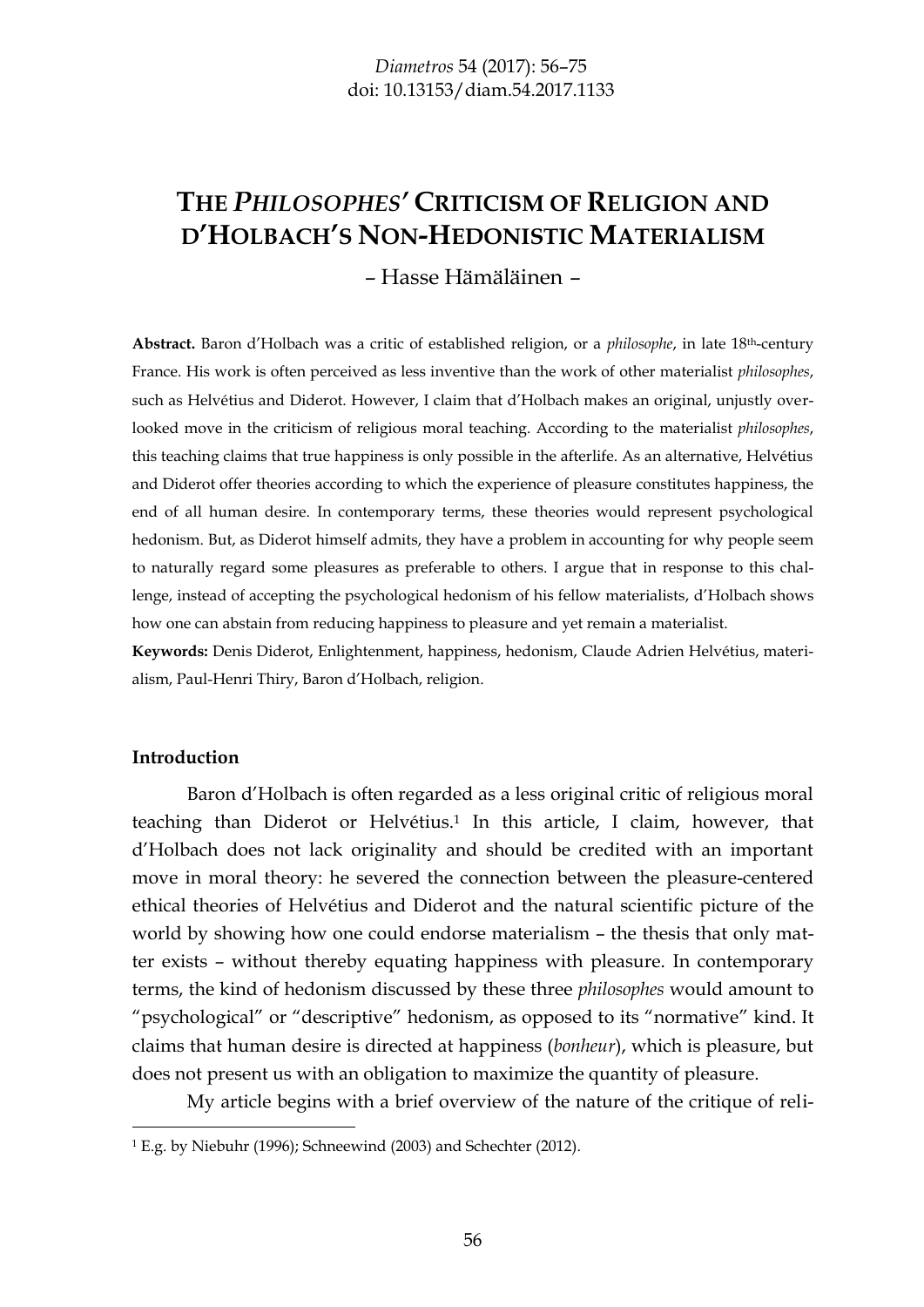gious moral teaching by the above-mentioned *philosophes*. Although they all refer generically to *la religion* in their criticism, in practice they had Roman Catholicism in mind. The main problem that they perceived in religious moral teaching was its anthropology that was, according to them, based on outdated theology, lacking in historical erudition and ignorant of contemporary natural science. This was at odds with the *philosophes'* materialistic vision of human nature, which they perceived as the reappraisal of the ancient Epicureanism.<sup>2</sup> In line with this vision, the *philosophes* took providing a description of human psychology that does not resort to the authority of the religious teaching as their task.

The *philosophes* had inherited from their own scholastic education the theory that happiness is the *summum bonum*, the final end of human desire.<sup>3</sup> But their conception of happiness differed from the traditional religious conception, according to which we can be truly happy only in the afterlife (*visio beatifica*).<sup>4</sup> Although the *philosophes* disagreed about many things, they agreed that the religious conception undermines our motivation to act morally by ignoring our natural desire for a pleasant life and presenting suffering as the earthly consequence of being moral.

The rest of the first part of my article presents Helvétius' and Diderot's justifications for their criticisms of the religious moral teaching. They both regarded pleasure (*plaisir*) as a mental state that arises from the satisfaction of desires and lasts as long as a desire remains satisfied or is replaced with another.<sup>5</sup> According to Helvétius, the real purpose of religion is to promote the interests of rulers, which do not coincide with what their subjects desire, and the moral language created by priests serves this aim by presenting virtue as incompatible with satisfying one's earthly desires. Diderot was less critical of the pre-existing moral language. His main concern was that the religious moral teaching could be mistaken in condemning our desire for pleasure while praising virtue, because this contrast can be artificial. Diderot suggested, possibly on the basis of his own experience, that human experience shows that the pleasure of virtuous acting is preferable to all other pleasures.

In the second part, I proceed to d'Holbach's critique of the religious moral teaching. The baron's argumentation seems to have taken elements from both

<sup>2</sup> For the relationship of the *philosophes* with Epicureanism (to which they included some elements from Stoicism) see e.g. Andrew (2016), cf. Diderot (1755): 779–785.

<sup>3</sup> D'Holbach (2001): 109: "by his essence, man tends to conserve himself, and to render his existence happy." The *locus classicus* of this theory is in Aristotle, *Ethica Nicomachea* 1.7.

<sup>4</sup> The most influential argument for the doctrine of *visio beatifica* is in Aquinas, *Summa Theologiae*, IaIIae Q 3. a. 8.

<sup>5</sup> See Mauzi (1979): 390–393, for the materialist *philosophes'* conception of pleasure.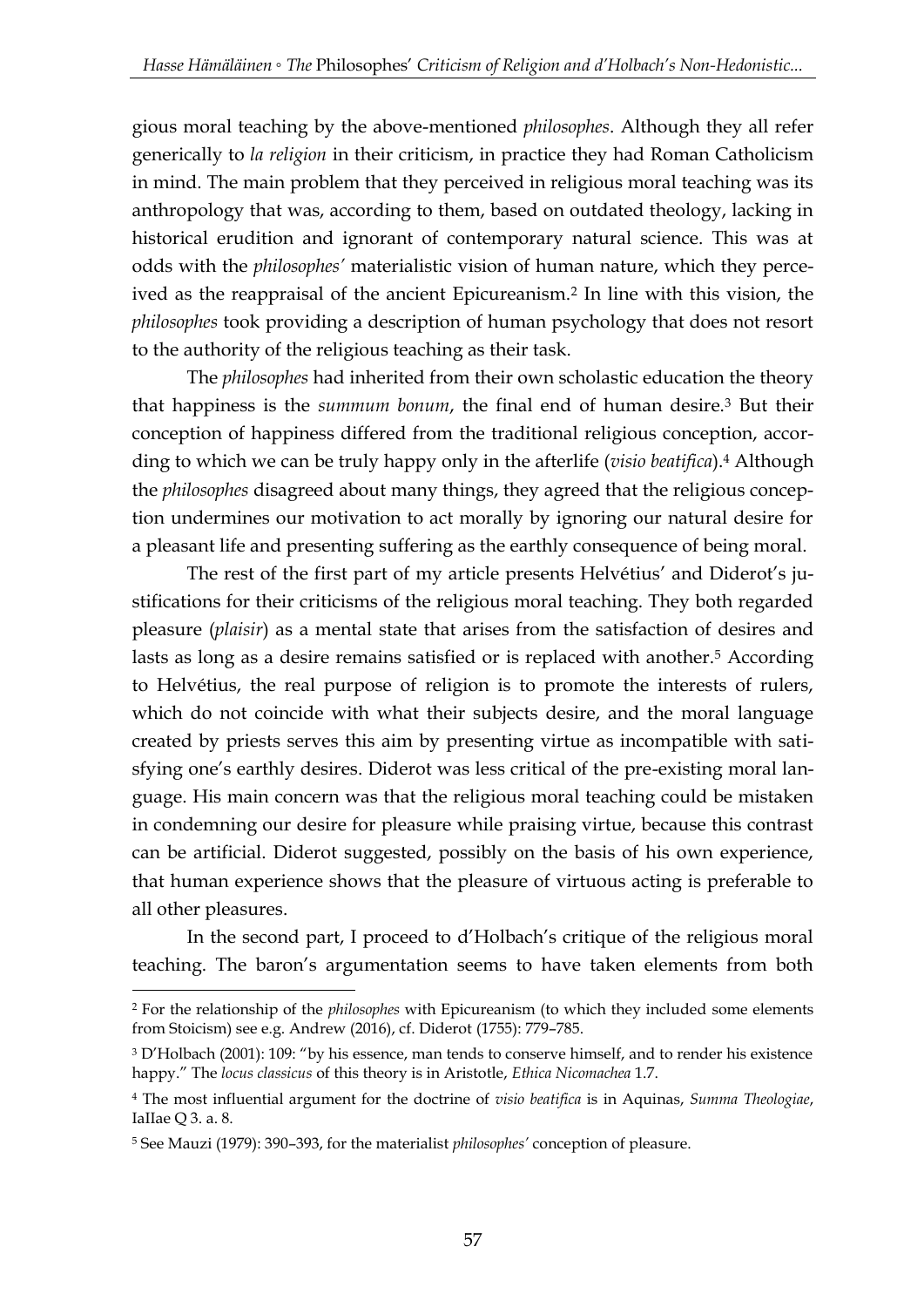Helvétius and Diderot. From Helvétius, the baron adopted the conviction that our conception of the relationship between virtue and pleasure is corrupted by the hypocrisy of the priests, and from Diderot – the view that traditional virtues are nevertheless beneficial to us insofar as they consist in helping others, for helping others is by nature pleasant. At face value, d'Holbach seems to have a conception of virtue that is very similar to the conception of Diderot. I suggest, however, that this first impression is misleading, because d'Holbach was aware that Diderot's account of virtue as the source of the most preferable kind of pleasure was incompatible with the baron's ambition of building a coherent materialist justification for morality. Diderot's personal experience is not a sufficient justification for the claim that pleasure from virtue is preferable to pleasure that originates from vice. There are also people that have contrary experiences, and in order to discount their experiences, it seems that a philosopher would need to go beyond physical nature, and resort to a metaphysical thesis that some pleasures have less intrinsic value than other. However, a materialist philosopher cannot support such a thesis. Building an empirically justifiable conception of virtue was thus the challenge that d'Holbach faced as a materialist, who wanted to avoid Helvétius' reduction of moral language to a tool of promoting the interests of the rulers.

The third part of my paper is dedicated to showing d'Holbach's hitherto unacknowledged reply to the above challenge. In contrast to Helvétius or Diderot, the baron abstains from explicitly equating happiness with the experience of pleasure. He even separates happiness from pleasure. Instead of pleasure, happiness is self-preservation, and virtue means having the mental state that is conducive to self-preservation. According to d'Holbach, virtues do not yield pleasure, but are only accompanied by it: in order to maintain one's existence, one has to fulfil certain desires, and this fulfilment, not virtue as such, produces experiences of pleasure. It remains possible that vicious traits that produce harm are more pleasant than virtues. Since the contribution of one's mental state to one's self-preservation is potentially measurable, d'Holbach's conception of happiness that eschews psychological hedonism is, I conclude, in principle compatible with materialism.

### **A new Form of Criticising Religion**

In late 18th-century France a new form of religious criticism emerged: a group of intellectuals, collectively known as *philosophes*, began to argue that "the religion" (*la religion*) – by which they meant unquestioning allegiance to the official, Catholic Church – is harmful to society. Although the arguments that the *philosophes* utilised for criticizing the religion differed, they nevertheless formed a definable group, because most of them were connected with one person: Paul-Henri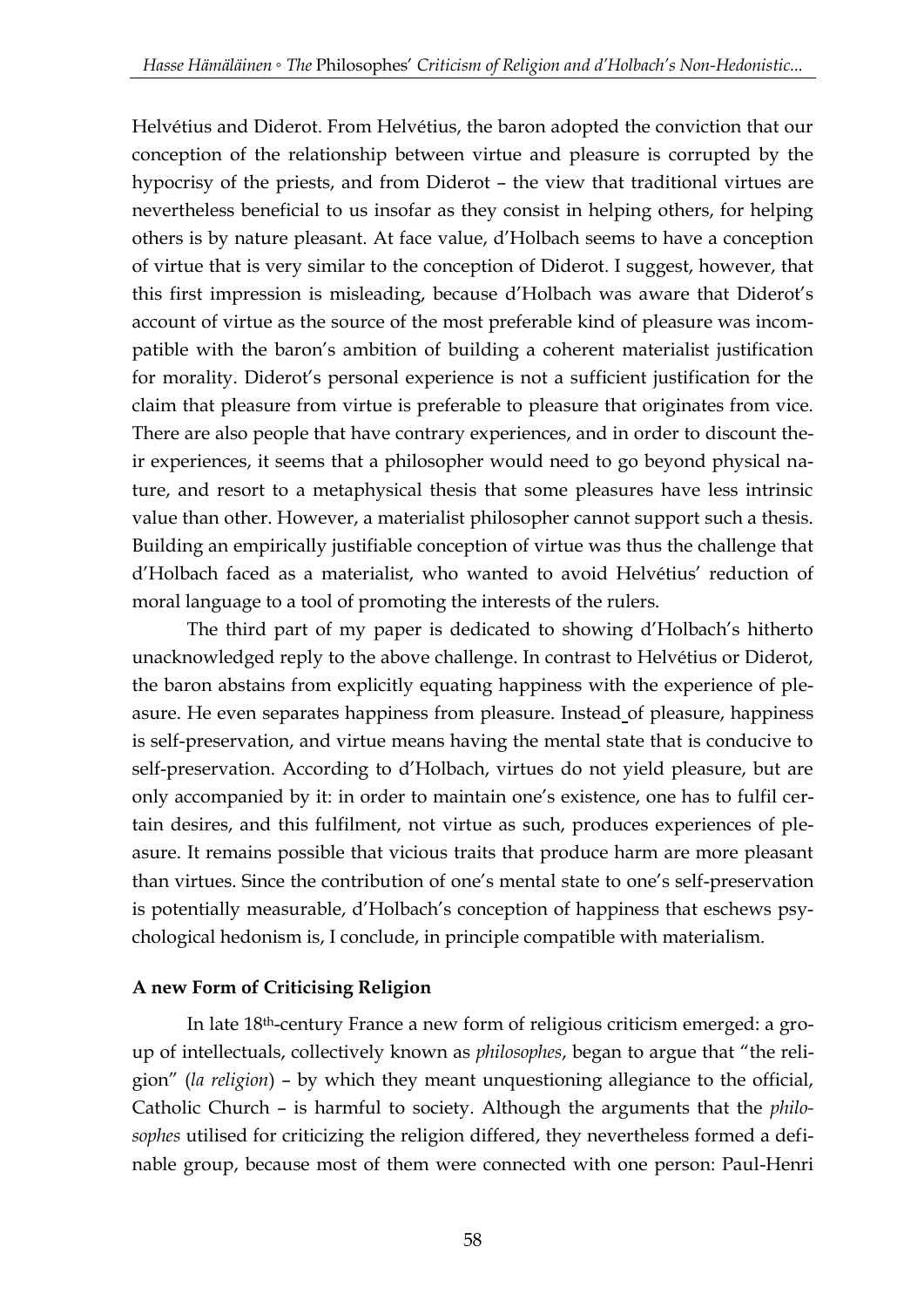Thiry, baron d'Holbach. From 1750 until the '80s, he had a habit of inviting thinkers of diverse social standing and philosophical views for lavish dinners at his home at Rue Royale in Paris twice a week.<sup>6</sup> Diderot, Helvétius (whenever he was in Paris) and Marmontel were among regular attendees, d'Alembert, Rousseau and many others attended more or less occasionally.<sup>7</sup> The baron's house was also where some of the dinner participants could have embarked on the project of compiling the *Encyclopedie* under the editorship of Diderot and d'Alembert.

The *philosophes* sought to weaken the influence of the religion through education and they envisaged that the *Encyclopedie* was to provide the factual basis for the new, moral education.<sup>8</sup> In France, the Catholic Church was the dominant educational institution, and the Church – at least so the *philosophes* perceived it – promoted the kind of moral teaching which was harmful to people due to its theological presuppositions that discouraged people from discovering true moral principles with their own reason.<sup>9</sup> One of such presuppositions, according to the *philosophes*, was that "virtue" not only consists in socially beneficial actions, but also demands abstinence from many earthly pleasures – even if they harmed no one – for the sake of securing eternal happiness. The project of the *philosophes* was not helped by the fate of the "Catholic Enlightenment" that had aimed at easing the emerging conflict between the Church and the new currents of philosophy. It was stifled at the same time when the work on the *Encyclopedie* was under way, as a reaction to Abbé Prades scandal (1751), Damiens affair (1757) and the condemnation of Helvétius' *l'Esprit* (1759).<sup>10</sup>

For those *philosophes* that based their criticism of religion on empiricism and materialism, most prominently Helvétius, Diderot, and d'Holbach himself, the religious teaching on pleasure was incoherent, which they regarded as a cause of hypocrisy. Since we can only abstract the idea of eternal happiness from the pleasures that we have experienced in our lives, we cannot sincerely exalt the latter while condemning the former. According to the materialist *philosophes*, pleasure – *any* pleasure – is a mental state that occurs when a desire is satisfied. However,

<sup>6</sup> For the history of d'Holbach's coterie, see e.g. Kors (1976) and Curran (2012).

<sup>7</sup> See Kors (1976): 9–40 for a comprehensive account of the members of d'Holbach's coterie.

<sup>8</sup> See e.g. Gay (1969): 502ff., for Diderot and other *philosophes'* views on the contents of the ideal moral education.

<sup>9</sup> See e.g. Stock-Morton (1988): Ch. 1, for an overview of the perception of traditional moral education among the *encyclopedistes* and earlier intellectuals, such as Bayle and Montesquieu. Cf. Gay (1969): 504–506, according to whom classics were more central to Catholic (i.e. Jesuit) education in France than moral indoctrination. Hence the *philosophes'* criticism of the religious character of the traditional moral education was probably exaggerated.

<sup>10</sup> Burson (2010): 92.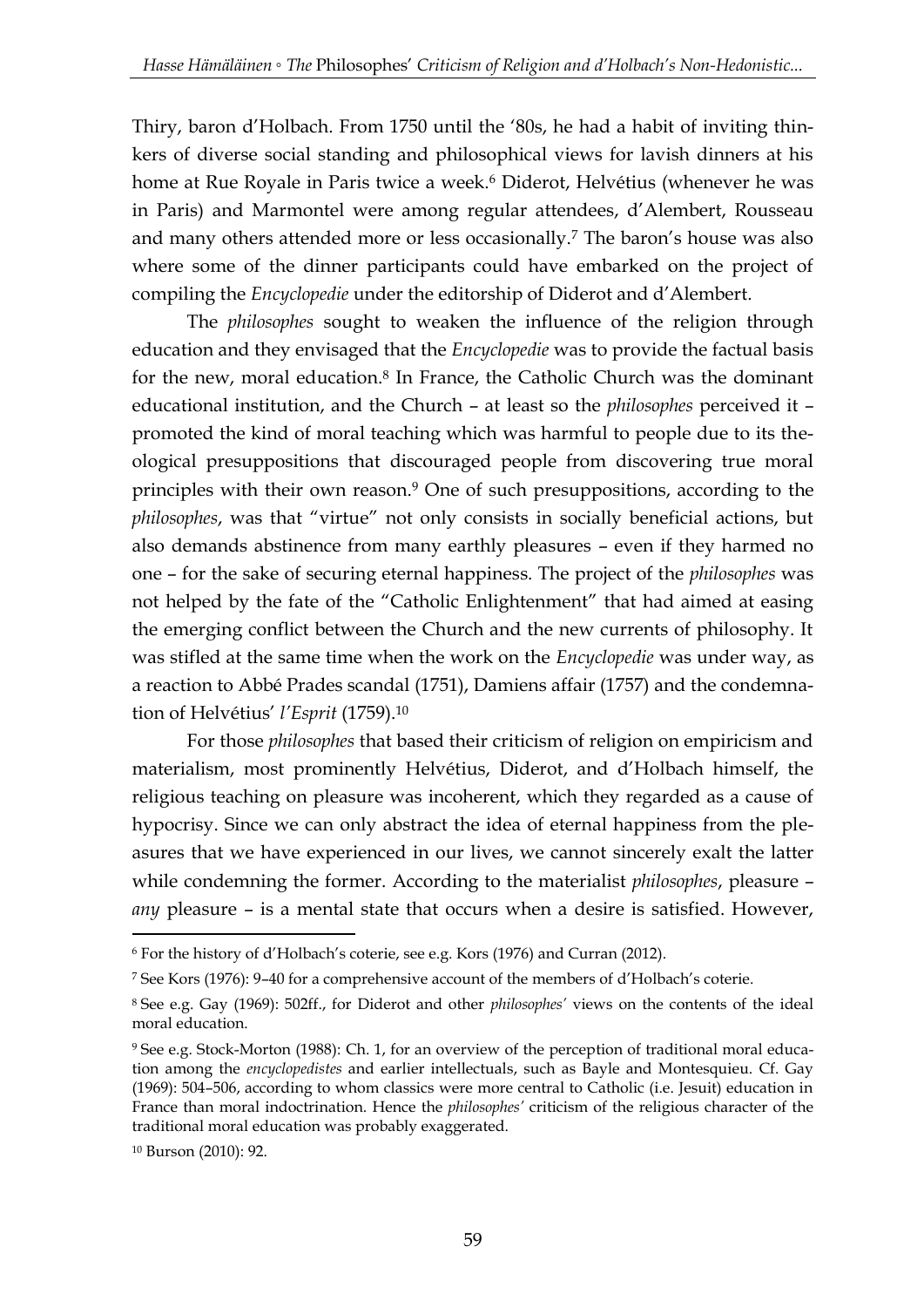once we have satisfied a desire, we, as active beings, begin to desire something else, because the prospect of a new pleasure overwhelms the existing pleasure.<sup>11</sup> The adoption of this, originally Hobbesian, conception of pleasure as a fragile, "restless" mental state<sup>12</sup> among the materialist *philosophes* was inspired by the progress in empirical sciences, which, as they thought, had made metaphysical explanations of natural phenomena obsolete. The materialist *philosophes* were convinced that the same would happen in ethics as well, that the dualism of earthly pleasure and eternal happiness would disappear, and the pursuit of the former would be acknowledged as the basis of morality.

Even those *philosophes* that were not inclined to endorse all-encompassing materialism, the most famous of whom was Rousseau, accused the religion of incoherent moral teaching, although with different arguments. Rousseau argued in *Emile* (1762) that if the religious moral teaching had not distorted our self-image by blaming us of our natural desires as it did, we would become happy by living according to the desires with which God has endowed us.<sup>13</sup> However, since pleasures are transient, happiness cannot be found in pleasure,<sup>14</sup> but in "recollecting" (*rassembler*) one's natural desires and limitations with acceptance.<sup>15</sup> Perhaps Rousseau had the Socratic ideal of "knowing thyself" in mind.<sup>16</sup> He also affirmed that true religion is *not* a matter of endorsing the dogmas that the Church teaches. It is a private encounter with God that takes place when we "behold the spectacle of

<sup>11</sup> Apart from Mauzi 1979: 390–393, see e.g. d'Holbach (2001): 163–164: "[w]ithout [an antecedent desire] [one] would not derive any pleasure in the aliments presented to him; it is thirst that renders the pleasure of drinking so agreeable. Life is a perpetual circle of regenerated desires and wants satisfied: repose is only a pleasure to him who labours; […] To enjoy without interruption is not to enjoy any thing." See also Helvétius (1810): 268, "there are only two sorts of pleasures, the one the pleasure of sense, the other the means of acquiring them […] but pleasure […] has no real existence till this hope [of acquiring pleasure] is realised." Cf. an entry on pleasure (*plaisir*) (possibly by Diderot) in the *Encyclopédie*, vol. 12 (1765), which starts as follows: "[p]leasure is a feeling of the soul that makes us happy, at least during the time we are experiencing it."

<sup>&</sup>lt;sup>12</sup> Cf. Hobbes (1651): 47: "So that in the first place, I put for a generall inclination of all mankind, a perpetuall and restlesse desire of Power after power, that ceaseth onely in Death. And the cause of this, is not alwayes that a man hopes for a more intensive delight, than he has already attained to; or that he cannot be content with a moderate power: but because he cannot assure the power and means to live well, which he hath present, without the acquisition of more."

<sup>13</sup> See Rousseau, *Émile ou de l'éducation,* esp. Book I.

<sup>&</sup>lt;sup>14</sup> Rousseau (1959): 1046-1047. According to Rousseau, pleasures "are too rare and fleeting to constitute a state, and the happiness that my hearth wants does not consist of fleeting moments, but of a simple and permanent state."

<sup>15</sup> Rousseau (1969): 1112.

<sup>16</sup> Plato makes Socrates utter this sentence (that was, however, not Socrates' original sentence, but was inscribed on the temple of Apollo at Delphi according to a historian Pausanias' *Description of Greece* 10.24.1) in *Charmides* 164D, *Protagoras* 343B, *Phaedrus* 229E, *Philebus* 48C, *Laws* II.923A and *Alcibiades* I 124A, 129A & 132C.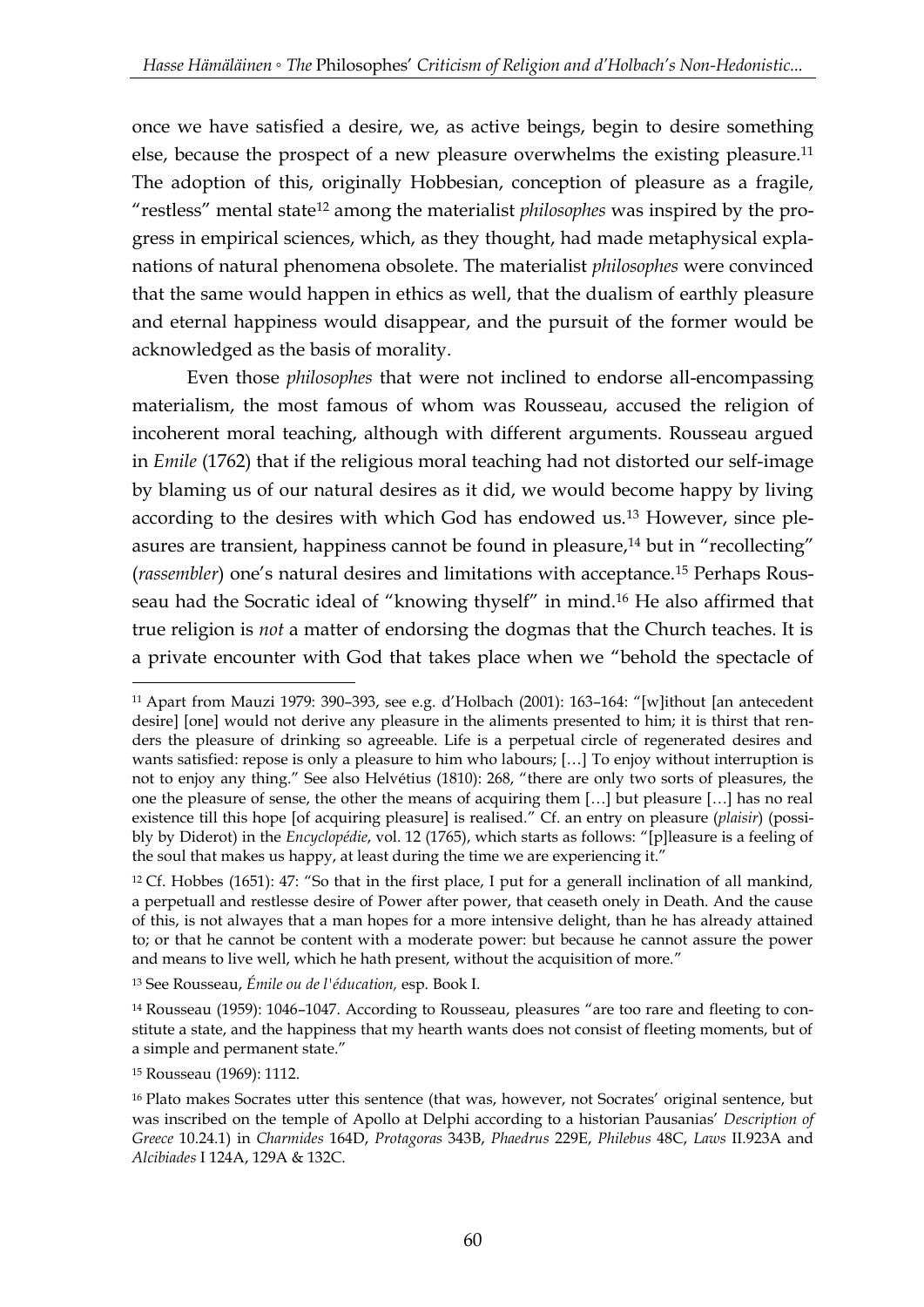nature" or "listen to the inner voice," i.e. conscience.<sup>17</sup> The religion of the Church was for Rousseau, like for other deist *philosophes*, such as Marmontel and Galiani, a system of propositions about God that is based on a flawed understanding of the essence of religion; true religion does not contain any universal dogmas, but consists of private experiences of the sublime. Since the ecclesiastical religion seeks God where He cannot be found, from vague, abstract dogmas instead of immediate experiences, following it brings no happiness, but produces harm by trying to prevent us from accepting ourselves as we are.<sup>18</sup>

The materialist *philosophes* opposed also deistic arguments. Claude-Adrien Helvétius, who had become (in)famous due to the condemnation of his work *l'Esprit* in the appellate court (*parlement*) of Paris in 1758,<sup>19</sup> went as far as to propose that any religion is arbitrary. According to him, we have an inclination to interpret natural phenomena and conscience as the expression of divinity, but this is not inevitable: we have such an inclination only because we have adopted a religious worldview in the first place. In its natural state, human mind is a *tabula rasa* as already Locke had argued, but according to Helvétius' more extreme position that even d'Holbach rejected, we not only lack any innate ideas, but are also naturally equal in intelligence.<sup>20</sup> We would use our reason for selecting the optimal means to satisfying our desires if the religious moral teaching had not corrupted it by encouraging us to curb our supposedly "vicious" desires for the sake of developing a "virtuous" character.<sup>21</sup> The language of "vice" and "virtue" is artificial, because we only consider virtuous what we think is our best interest to do.<sup>22</sup> Our negative judgments about the worth of satisfying our desires, and our emphasis on the divinity of certain human capacities – such as conscience – instead of others, are superstitions that prevent us from concentrating on the pursuit of our interests.<sup>23</sup> Although pleasure is transient, it is nevertheless what we desire, and many people become unhappy on account of sacrificing pleasures in the hope of

<sup>17</sup> Rousseau (1969): 259.

<sup>18</sup> For Rousseau's conception of religious moral teaching, see e.g. Darling (1985): 24–27.

<sup>19</sup> For the motives and consequences of the condemnation, see Burson (2010): 102–104.

<sup>20</sup> Helvétius (1810b): 92-97, cites Locke and ancient rhetorician Quintilian as the sources of his view.

<sup>21</sup> See ibidem: 40, cf. 324: "It is always power and importance we [i.e. also priests] seek under the name of virtue. Why do we require in theatre that virtue should always triumph vice? Whence arose that rule? From interior and confused perception [promoted by the priests] that we only love virtue for consideration it produces."

<sup>22</sup> See ibidem: 195–200.

<sup>23</sup> See ibidem, e.g.: 217–218. For the superstitious character of religious conscience, see 347: "I have my own conscience, reason and religion and do not desire to have the conscience, reason and religion of the pope."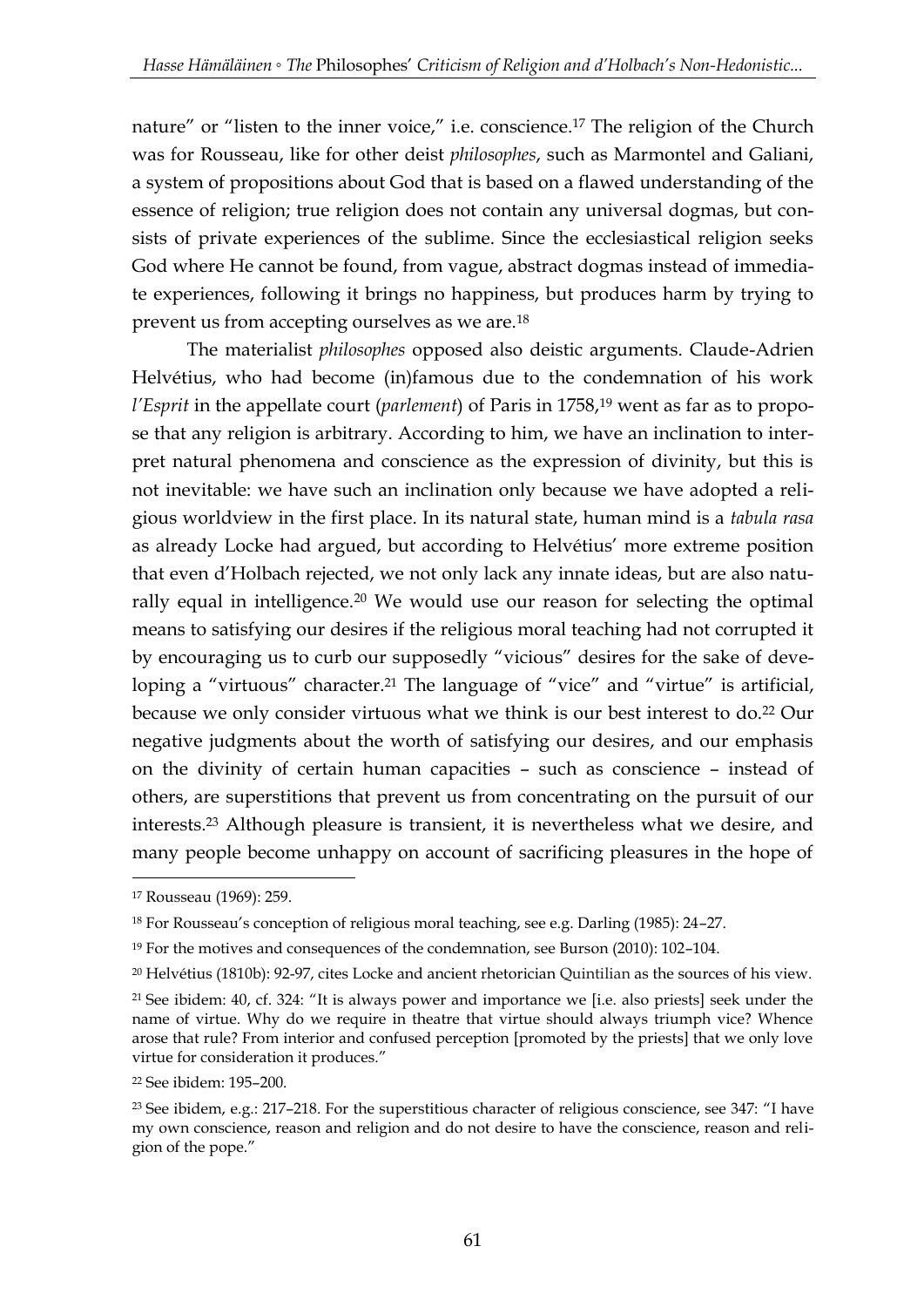an imaginary gain.<sup>24</sup> The entire society, thinks Helvétius, suffers from pretentious moral language created by the priests in order to safeguard the interests of the rulers who promised eternal life to those that obey them, thus helping them in this pursuit.<sup>25</sup> Because people want to live forever, they obeyed the priests. So as to make people abstain from pleasures (and leave them to the priests and rulers), the priests devised a dualistic theory of human psychology, which is false, because in reality all our needs and wants are bodily.<sup>26</sup> However, even if there were a religion that rejected the division between the "sinful" body and the "divine" reason, like Rousseau's, it would not be "useful" unless it claimed no more than that "the will of God, just and good, is that the children of earth should be happy, and enjoy every pleasure compatible with public welfare." <sup>27</sup> Although Helvétius, true to his materialism, did not assign any intrinsic value to utility or pleasure, he thought that it is in the interest of everyone to concentrate only on those pleasures that do not present a burden for other people, unlike the pleasures of the priests and the rulers.

The psychological hedonism of Helvétius was considered an extreme case of materialist philosophy. That even his fellow materialist Diderot wrote a treatise entitled *The Refutation of Helvétius*, shows the controversial reputation of his work.<sup>28</sup> However, contrary to what we may expect on the basis of its title, in that treatise Diderot does not attempt to refute Helvétius' hedonism or materialism, but focuses on criticizing his alleged failure to distinguish animal behaviour from human morality and on the claim that everyone has equal intelligence, and on various issues that are not directly connected to the most controversial aspects of Helvetius' work, such as refuting his view that "boredom" and "idleness" are similar states.<sup>29</sup> Even in his most sustained criticism, Diderot does not challenge materialism: humans are distinct from animals not on account of having immaterial souls, but because only humans are capable of virtue.<sup>30</sup>

By "virtue" Diderot does not mean a disposition motivated by religious

<sup>24</sup> See Helvétius (1810a), Ch. 12, in which "ambition" is mentioned as an example of forgoing presently available pleasures for the sake of long-term benefits. Helvetius also claims that ambition results in "bitterness" (264), because those supposed long-term benefits are in the end no more pleasant than those that one has had to sacrifice.

<sup>25</sup> See Helvétius (1810b): 40–41 and 195.

<sup>26</sup> See ibidem: 140–147.

<sup>27</sup> Ibidem: 58–59.

<sup>28</sup> Diderot (1994).

<sup>29</sup> See Davidson (1986): 47.

<sup>30</sup> See Wade (2015): 293–295.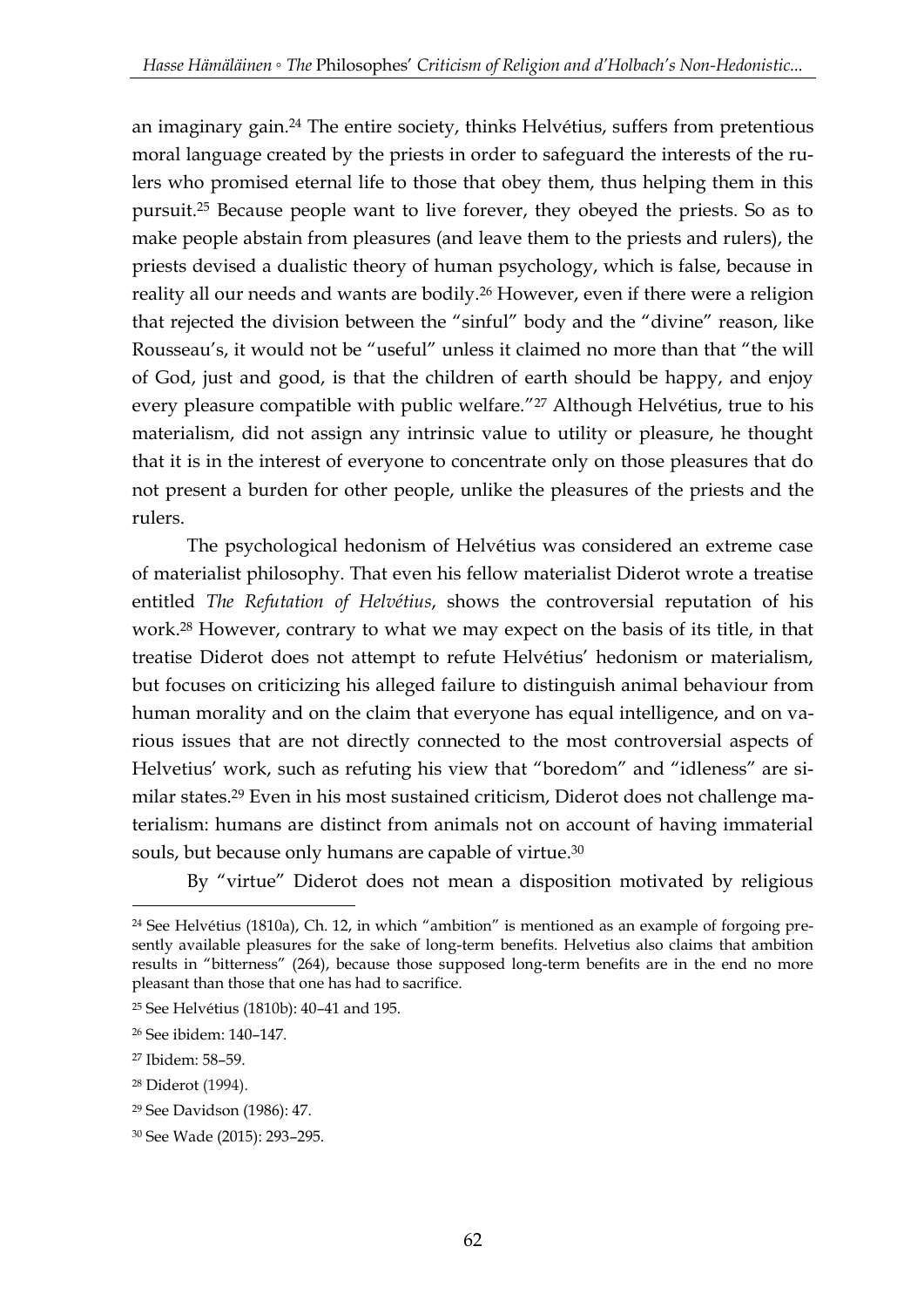ideals – which not only Helvétius, but also he deems artificial – but acting in a way that brings pleasure and comfort to others.<sup>31</sup> Incidentally, this is also how Helvétius defines true, uncorrupted virtue.<sup>32</sup> Thus defined, virtue becomes conducive to the realization of public welfare. Diderot makes, however, a more concerted effort than Helvétius to show that the connection between virtue and public welfare can be preserved in a psychologically hedonist ethics that equates happiness with the experience of pleasure. Diderot vividly describes the pleasures that the uncorrupted virtue brings in *Rameau's Nephew*, in which the narrator (*Moi*) defends virtue to the sceptical nephew (*Lui*):

I'm not against a party with my friends sometimes, a debauch, even one that gets a little out of hand. But I won't conceal from you that it is infinitely more pleasurable (*infiniment plus doux*) to me to have helped someone in distress, brought some difficult business to a conclusion, given some beneficial advice, read something agreeable, taken a walk with a man or woman close to my heart, passed some instructive hours with my children, written a good page, fulfilled the duties of my position, or told the woman I love something tender and soft, so that she put her arms around my neck. I know the sorts of actions I would give up all I own to have done (*Je connais telle action que je voudrais avoir faite pour tout ce que je possède*). 33

These conclusions of the narrator concur not only with the conclusions that Diderot presents in the *Refutation*, <sup>34</sup> but also with certain arguments in his other works. Virtuous acting, insofar as it brings 'infinite' pleasure, satisfies our natural desire to be social. But this fact can be easily lost, because virtue, as the hero Dorval observes in Diderot's early play, *Le Fils Naturel*, is often incompatible with instant sensual gratification.<sup>35</sup> Elsewhere, Diderot hints that religious authorities misuse the concept of virtue by claiming that virtue is so painful that only the fear of hell can keep people away from vice.<sup>36</sup> According to Diderot, it is true that nature does not reward religious ideals such as "chastity and strict continence" with any pleasure, but this only shows that those "virtues" are artificial, devised by the priests to ke-

<sup>31</sup> See Tonneau (2011): 5–8, in which *Lettre sure les aveugles* by Diderot is interpreted as advocating the conception of virtue as an other-regarding disposition that, according to Tonneau, comes from Shaftesbury.

<sup>32</sup> Helvétius (1810b): 243: "Virtue is nothing more than the desire of public happiness."

<sup>33</sup> Diderot (2002): 26.

<sup>34</sup> For another argument for the supreme pleasantness of virtue, see Diderot (1994): 832.

<sup>35</sup> See Diderot (2015): 54.

<sup>36</sup> Diderot (2005): xvii: "Take the fear of hell from a Christian and you take from him his belief."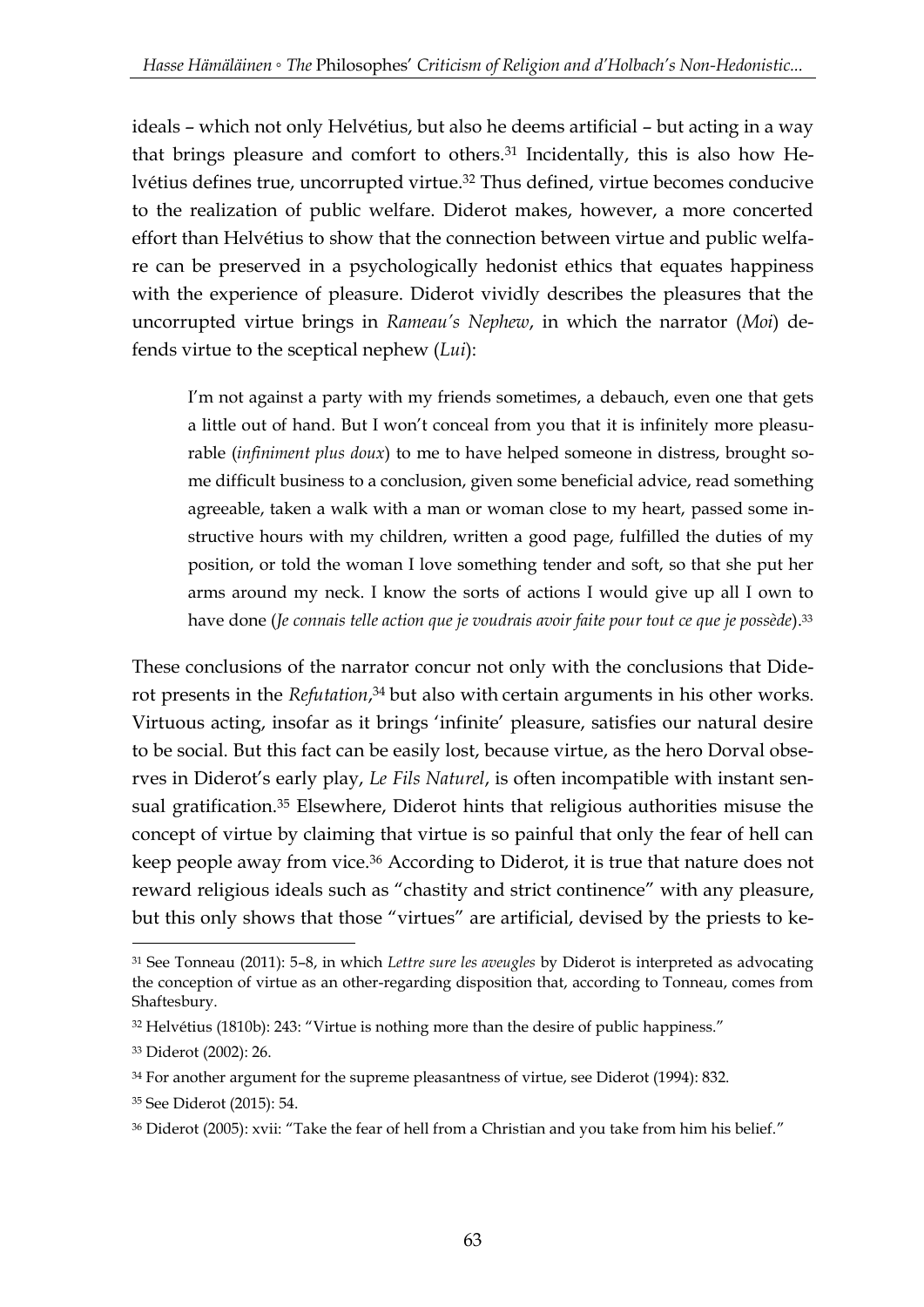ep people obedient and undemanding.<sup>37</sup> As regards real virtues, those that are based on our social nature, they, claims Diderot, compensate restrictions to instant sensual gratification that they impose by providing us with a far more preferable kind of pleasure in the form of "calm"<sup>38</sup> and "internal satisfaction."<sup>39</sup>

### **D'Holbach's** *Systéme* **and Diderot's Challenge**

From the works of baron d'Holbach, one can find arguments against the religious moral teaching that are borrowed from Helvétius and Diderot. This is not surprising, given that he hosted dinners for them, and thus became acquainted with them. With Diderot they were even friends and probably collaborated in preparing texts for publication.<sup>40</sup> Helvétius and d'Holbach were acquaintances until the former's death, a few years after which d'Holbach ceased producing new philosophical work.<sup>41</sup> It was doubtless conducive to their relationship that both occupied a similar professional context as high-ranking public servants: before dedicating themselves to philosophy and charity, the former was a *fermier général*, the latter *a conseiller-secrétaire du roi*. <sup>42</sup> Apart from his contemporary influences, d'Holbach, like both Diderot and Helvétius, was also an admirer of the ancient Epicureanism and possessed an impressive collection of various editions of Lucretius' *De Rerum Natura*, twelve in total.<sup>43</sup>

In the manner of Epicureans, d'Holbach attempted to formulate a comprehensive theory of human morality on materialistic grounds.<sup>44</sup> The first part of d'Holbach's *opus magnum*, *Le systéme de la nature*, is dedicated to presenting the

-

<sup>43</sup> For a full listing of the editions, see Kors (2016): 199.

<sup>37</sup> See Diderot (1964): 375. The translations for *chastete* and *continence rigoureuse* are mine – H.H.

<sup>38</sup> Diderot (2015): 55. My translation for *repos* – H.H*.*

<sup>39</sup> Diderot (2005): xiii: "Every virtuous act is accompanied by internal satisfaction, every criminal act by remorse."

<sup>40</sup> See e.g. Bourdin (1998): 18–19.

<sup>41</sup> Lough (1938): 360–361.

<sup>42</sup> See ibidem: 360. For the privileges that these titles gave to Helvétius and d'Holbach, see Kors (1976): 159. The former's position gave him the right to collect taxes from a vast area against paying a license fee for the king. The latter's – who had inherited vast wealth from his father – title provided him with a noble rank and enabled access to the royal court, but involved also an obligation to borrow funds to the state. For d'Holbach's charitable actions that included donating a farm to an impoverished peasant and his family, see Curran (2012): 22.

<sup>44</sup> See d'Holbach (2001a): 15: "The universe, that vast assemblage of every thing that exists, presents only matter and motion: the whole offers to our contemplation nothing but an immense, an uninterrupted succession of causes and effects; some of these causes are known to us, because they strike immediately on our senses; others are unknown to us, because they act upon us by effects, frequently very remote from their original cause."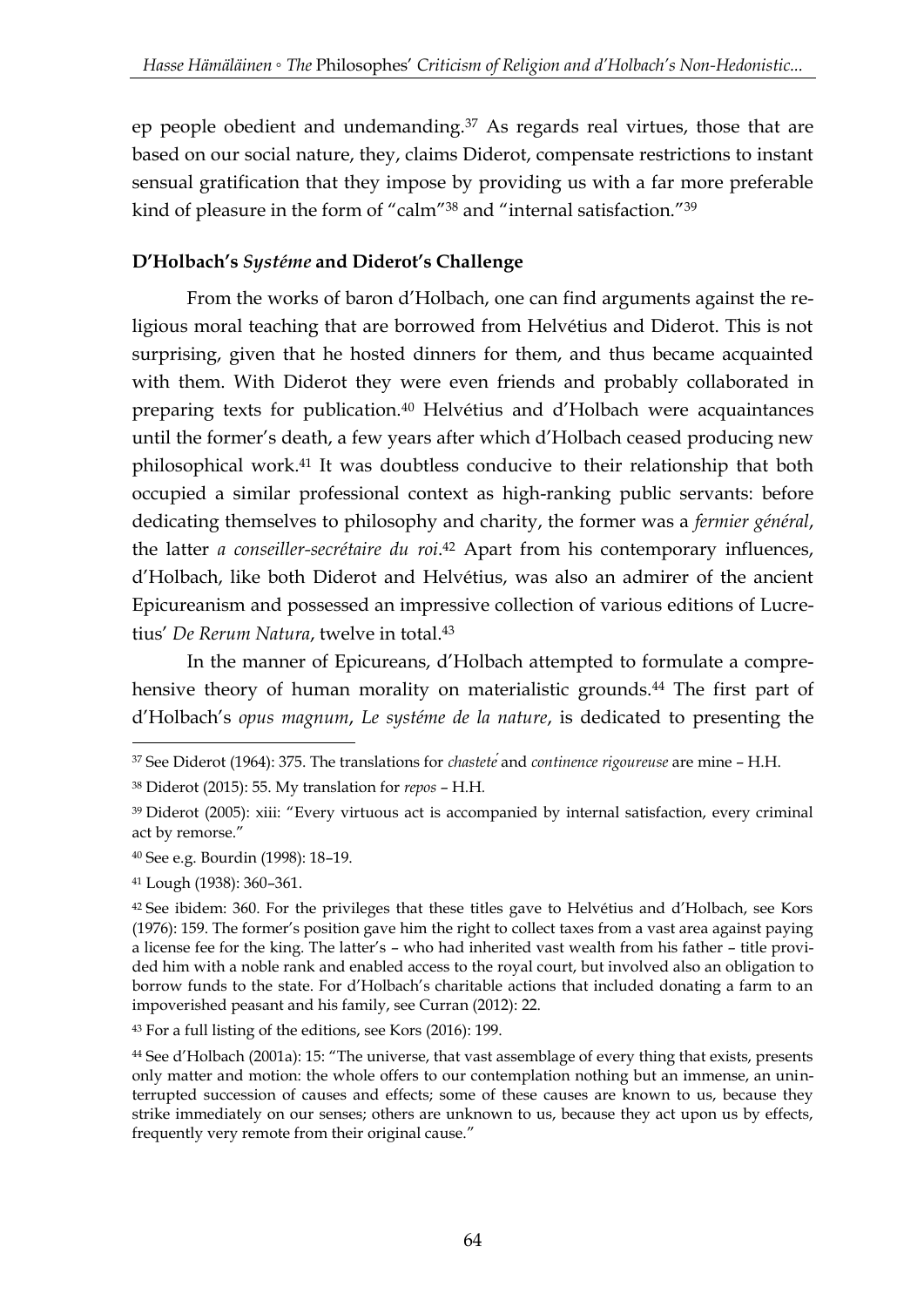flaws of religious moral teaching and his materialistic remedies to them, the second to refuting popular arguments for the existence of God. Like other materialist *philosophes*, also d'Holbach conceived pleasure as a transient state: "Happiness to be felt cannot be continued," for "want is a pleasure in the moment when it is satisfied."<sup>45</sup> Desire "is the thirst that renders the pleasure of drinking so agreeable; life is a perpetual circle of regenerated desires and wants to be satisfied."<sup>46</sup> In the *Systéme*, d'Holbach took from Lucretius the thesis that superstition corrupts us and prevents us from developing virtue: "Man is wicked, not because he is born so, but because he is rendered so," writes the baron.<sup>47</sup> The influence of Helvétius is evident in his corollary view that "man lived unhappy, because he was told that God had condemned him to misery." <sup>48</sup> We are religious, as Helvétius had argued, and obey the priests' conception of virtue, as long as we are not aware that it has been created by them to advance their own interests. However, this conclusion did not mean for d'Holbach that the traditional conception of virtue is artificial, as it was for Helvétius; rather, "virtue is the true, the only road to happiness."<sup>49</sup> What makes religious teaching harmful is that it represents virtue "as the enemy to happiness."<sup>50</sup> Following Diderot, d'Holbach claimed that the few religious virtues notwithstanding, there are also virtues that are beneficial for humans.<sup>51</sup>

The above presented views seem eclectic and therefore d'Holbach has been sometimes labelled as "unoriginal" and less interesting than the *philosophes* whose work influenced his thought. In the historical accounts of the Enlightenment materialism, he is often classified as a thinker who equates happiness with pleasure.<sup>52</sup> At face value, d'Holbach seems to support psychological hedonism that is similar to Diderot's. In the *Systéme* he writes that happiness "is continued pleasure"<sup>53</sup> and that "those [actions] which […] tend to the permanent happiness of [human] species, are called virtues, and are necessarily pleasing to all who experience their

<sup>45</sup> Ibidem: 164.

<sup>46</sup> Ibidem: 163.

<sup>47</sup> Ibidem: 146. Cf. Lucretius, *De Rerum Natura*, Proem to Book I.

<sup>48</sup> D'Holbach (2001b): 349.

<sup>49</sup> D'Holbach (2001a): 145.

<sup>50</sup> Ibidem: 171.

<sup>51</sup> Ibidem: 31: "it is thus that men, mutually attracted to each other by their reciprocal wants, form those unions which we designate by the terms *marriage, families, societies, friendships, connexions:* it is thus that virtue strengthens and consolidates them; that vice relaxes, or totally dissolves them."

<sup>52</sup> For the accusations of unoriginality, see e.g. Schneewind (2003): 431; and Schechter (2012): 36. E.g. Schneewind (ibidem) and Niebuhr (1996): 106, classify d'Holbach as a hedonist.

<sup>53</sup> Ibidem: 155.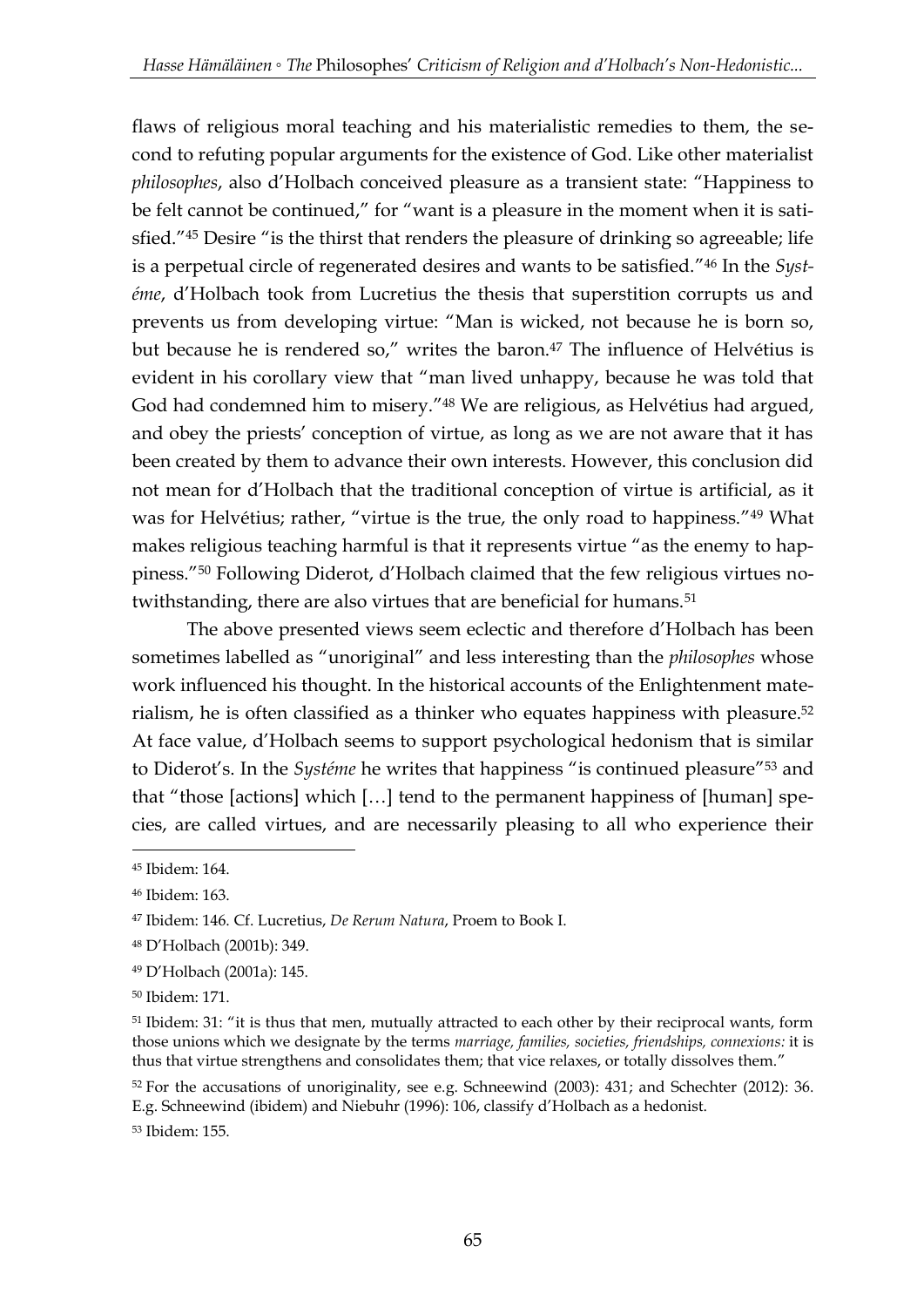influence."<sup>54</sup> I think, however, that this impression is misleading. For d'Holbach was well-acquainted with the work of Diderot and thus also aware that the conception of virtue as the source of the greatest pleasure cannot address a certain sceptical challenge which a coherent materialist moral theory should be able to address.

In Diderot's *Rameau's Nephew*, the nephew comments the narrator's defence of virtue, which I quoted earlier,<sup>55</sup> by stating that happiness caused by virtue "is a type of happiness which I will find it difficult to get familiar with, because we meet it rarely […] I observe countless decent people who are not happy, and countless people who are happy without being decent."<sup>56</sup> The nephew's sceptical comment urges the narrator to justify his preference of the pleasures of virtue to those of vice, given that their superiority cannot be observed. The narrator's defense reflects only the personal conviction that he has about the "infinite" pleasure of virtue and thus it cannot convince people who do not believe in such pleasure. Although he tries to explain to the nephew that this is because most people do not know what happiness is, the nephew points out in an uncompromisingly empiricist manner that any presuppositions about the nature of happiness should be derived from empirical observation.<sup>57</sup> Eventually, their discussion concludes with the narrator's resignation from his attempts to convince the nephew to change his views:

*Lui*: Farewell, Mister *Philosophe*. Isn't it true that I'm always the same?

*Moi*: Alas, yes – unfortunately.

*Lui*: Well, I hope this misfortune keeps going for another forty years. The man who'll laugh last, will laugh the best.<sup>58</sup>

In his works, Diderot does not further address this self-imposed challenge of justifying the preferability of the pleasures of virtue to vicious ones. However, I engage in showing next that d'Holbach made an effort to construct a solution to this challenge. I argue that this hitherto unacknowledged attempt led him to abandon the association of happiness with pleasure.

<sup>54</sup> D'Holbach (2001a): 121.

<sup>55</sup> See fn. 34 above.

<sup>56</sup> Diderot (2002): 26.

<sup>57</sup> Ibidem: 26–27.

<sup>58</sup> Ibidem: 64.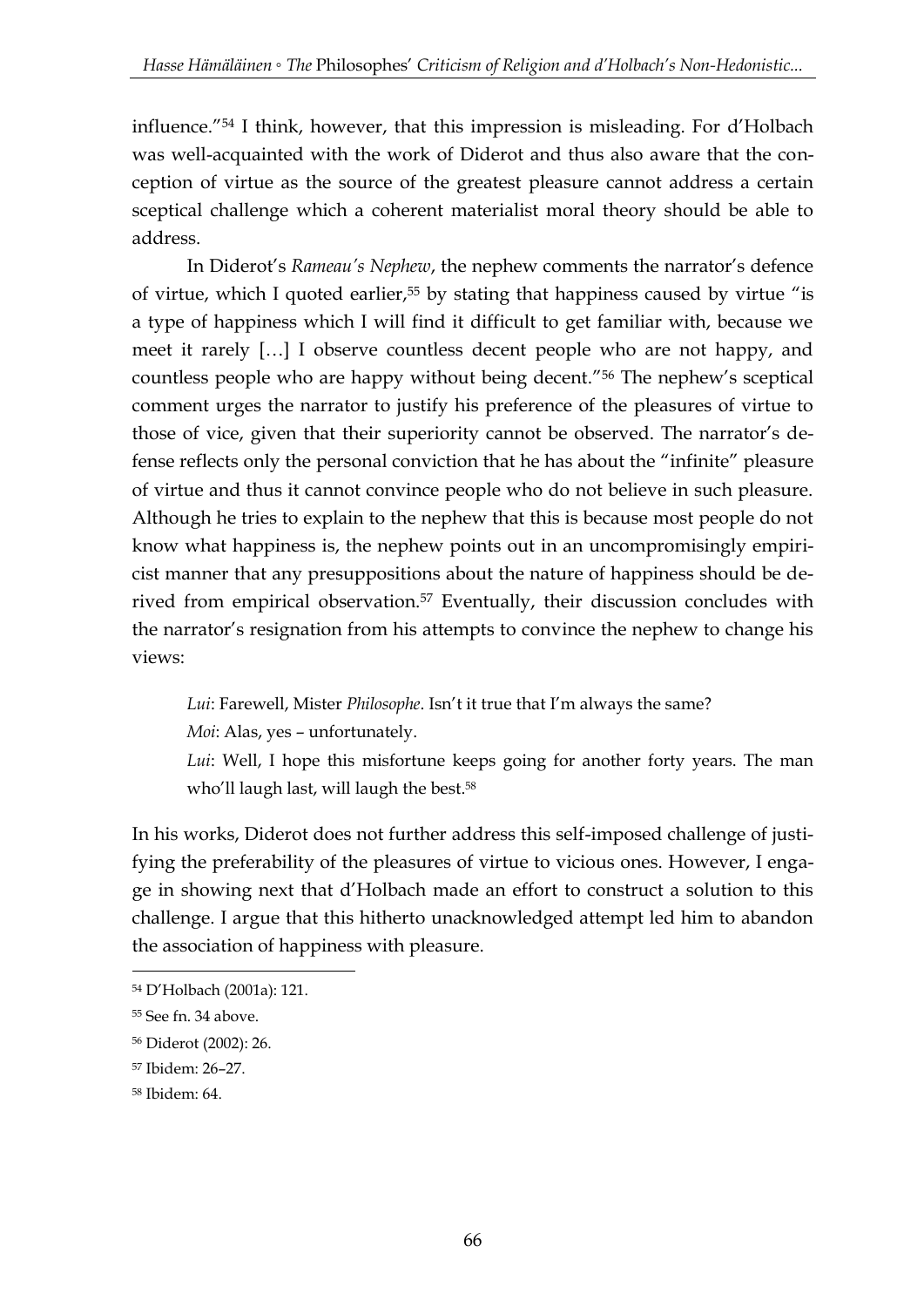#### **D'Holbach's Non-Hedonistic Materialism**

The reputation of baron d'Holbach as a psychological hedonist rests on the passages that have been quoted in the previous part and on the fact that as a supposedly unoriginal work, the *Systéme* has not attracted scholars to attempt a careful reconstruction of its arguments. Otherwise it would have been noticed that d'Holbach does not offer continued pleasure as an alternative to Diderot's "infinite" pleasure as an explanation for the value of virtue. D'Holbach never implies that happiness is the same as continued pleasure, but only attributes such pleasure to happiness. We must also recall his conclusion that felt happiness *cannot* be continued.<sup>59</sup> The reasoning that led d'Holbach to this conclusion is presented immediately after the attribution. If happiness were only continued pleasure, achieving and maintaining it would require that one's "powers were infinite," that one could satisfy one's desires in a constant succession.<sup>60</sup> This conclusion shows that d'Holbach regarded the states of pleasure as inherently transient in line with the Hobbesian theory that the prospect of receiving new pleasures tends to make one dissatisfied with one's pre-existing pleasures. <sup>61</sup> This position left him with two alternative conclusions: happiness is either impossible to achieve and maintain, or happiness is not identical with continued pleasure. But d'Holbach strongly opposes the former conclusion,<sup>62</sup> and evidently thinks that happiness *is* in our reach:

[T]he happy man is he who knows how to enjoy the benefits of nature: in other words, he who thinks for himself; who is thankful for the good he possesses; who does not envy the welfare of others; who does not sigh after imaginary benefits always beyond his grasp. The unhappy man is he who is incapacitated to enjoy the benefits of nature; that is, he who suffers others to think for him; who neglects the true good he possesses, in a fruitless search after imaginary benefits; who vainly sighs after that which ever eludes his pursuit.<sup>63</sup>

The above passage of the *Systéme* paints a Rousseau-like picture of happiness, ac-

<u>.</u>

<sup>59</sup> D'Holbach (2001a): 164.

 $60$  Ibidem: 156: "Where, indeed, can [man] always find objects in nature capable of continually supplying the stimulus requisite to keep him in an activity that shall be ever proportioned to the state of his own organization, which his extreme mobility renders subject to perpetual variation? The most vivid enjoyments are always the least durable, seeing they are those which exhaust him most. [Therefore, if happiness were mere pleasure,] [i]n order that man should be uninterruptedly happy, it would be requisite that his powers were infinite."

<sup>61</sup> See fn. 12 above for more references.

<sup>62</sup> Ibidem: 171.

<sup>63</sup> D'Holbach (2001a): 12.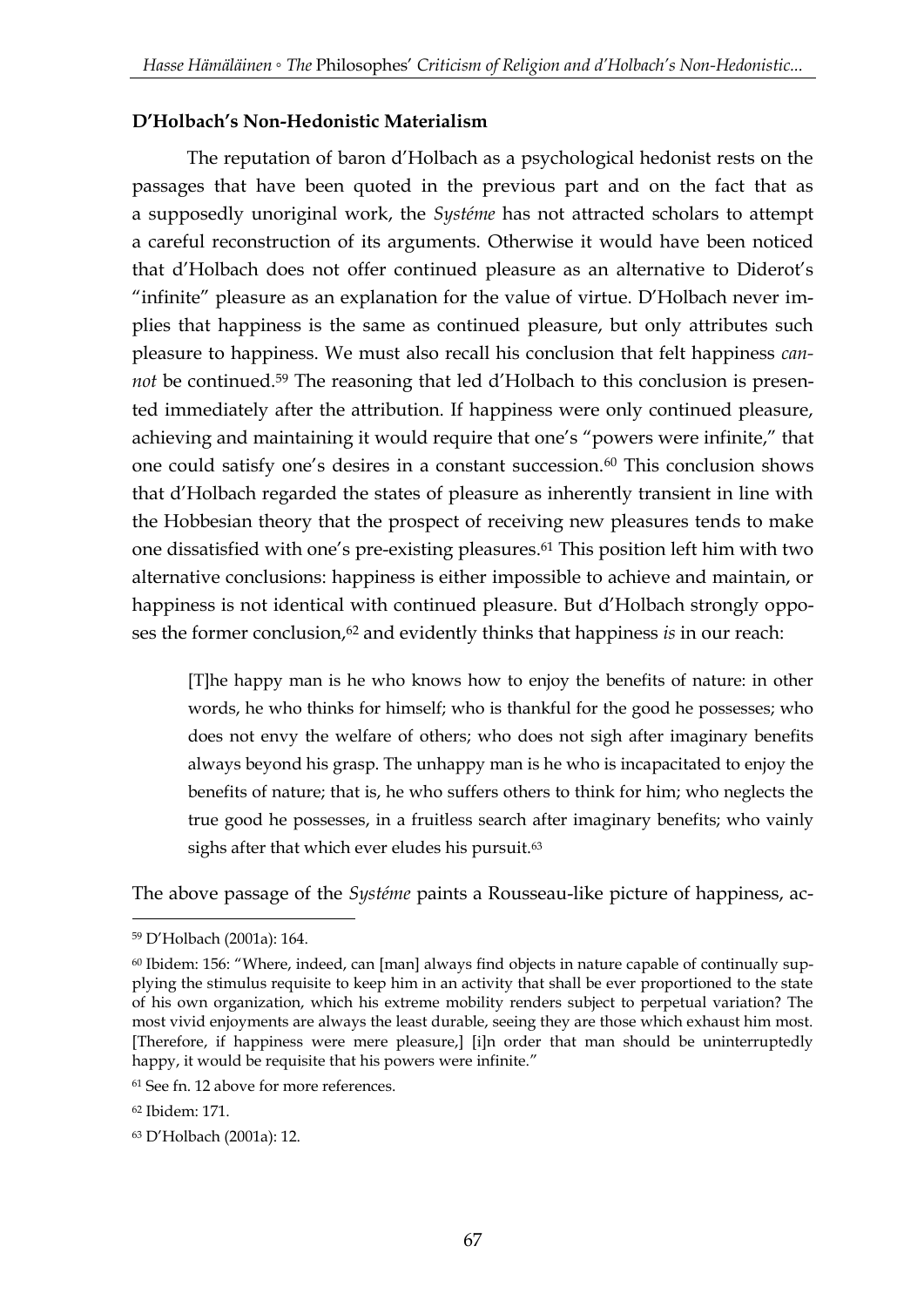cording to which happiness can be realized through self-acceptance. Although accepting oneself as one is produces pleasure, happiness is not identical to this pleasure. While pleasure is a transient aim that can never be secured, we, suggests d'Holbach, have "truly good" traits by nature, for which we should be only thankful to achieve happiness. These truly good traits consist of other-regarding virtues such as "humanity," "benevolence," "compassion," and "equity."<sup>64</sup> For "it is man who is most necessary to the welfare of man."<sup>65</sup> The conception that pleasure could suffice to make a human being happy is elusive, because "pleasure is but a momentary happiness, which frequently becomes an evil<sup>"66</sup> - i.e., whenever it becomes our primary aim, replacing the cultivation of other-regarding virtues.<sup>67</sup>

We fall into this psychological trap as a result of being told by the priests that happiness is so "distant" that there is no way for us to achieve it in this world, even if we abstained from all pleasures – which makes us demotivated to pursue anything but the sensations of pleasure.<sup>68</sup> Only the understanding that happiness is neither inconceivably distant nor identical to pleasure, but – as d'Holbach concludes – "the accord which is found between oneself and those circumstances in which he has been placed by nature," could change this self-destructive course.<sup>69</sup>

However, d'Holbach's Rousseau-like description of happiness is not yet his final definition of it. This conception would not survive from the sceptical challenge of *Rameau's Nephew*, since whether or not one has "found the accord with nature" seems a matter of subjective perception rather than empirical observation. Thus, in order to meet the challenge, d'Holbach needs to reduce happiness to an empirically observable state which results from living in accordance with nature. In the *Systéme*, he suggests that self-acceptance and other-regarding virtue are

<sup>64</sup> Ibidem: 159: "The happiness of each human individual depends on those [traits] to which he gives birth, on those feelings which he nourishes in the beings amongst whom his destiny has placed him; grandeur may dazzle them; power and force may wrest from them an involuntary homage; opulence may seduce mean and venal souls; but it is *humanity*, it is *benevolence*, it is *compassion*, it is *equity*, that, unassisted by these, can without efforts obtain for him those delicious sensations of attachment, of tenderness, of esteem, of which all reasonable men feel the necessity."

<sup>65</sup> Ibidem: 158.

<sup>66</sup> Ibidem: 170.

<sup>&</sup>lt;sup>67</sup> Cf. ibidem: 168: "Pleasure is a benefit [...] [only] when its consequences are not grievous to others."

<sup>68</sup> Ibidem: 161: "Man […] pays no attention to [the priests'] uncertain promises, regardless of the menaces held out; the actual interests of his immediate pleasures, the force of his passions, the inveteracy of his habits, always rise superior to the distant interests pointed out in his future welfare, or the remote evils with which he is threatened; which always appear doubtful, whenever he compares them with present advantages."

 $69$  Ibidem: 73. See also 142: "the happiness of man will never be more than the result of the harmony that subsists between his desires and his circumstances."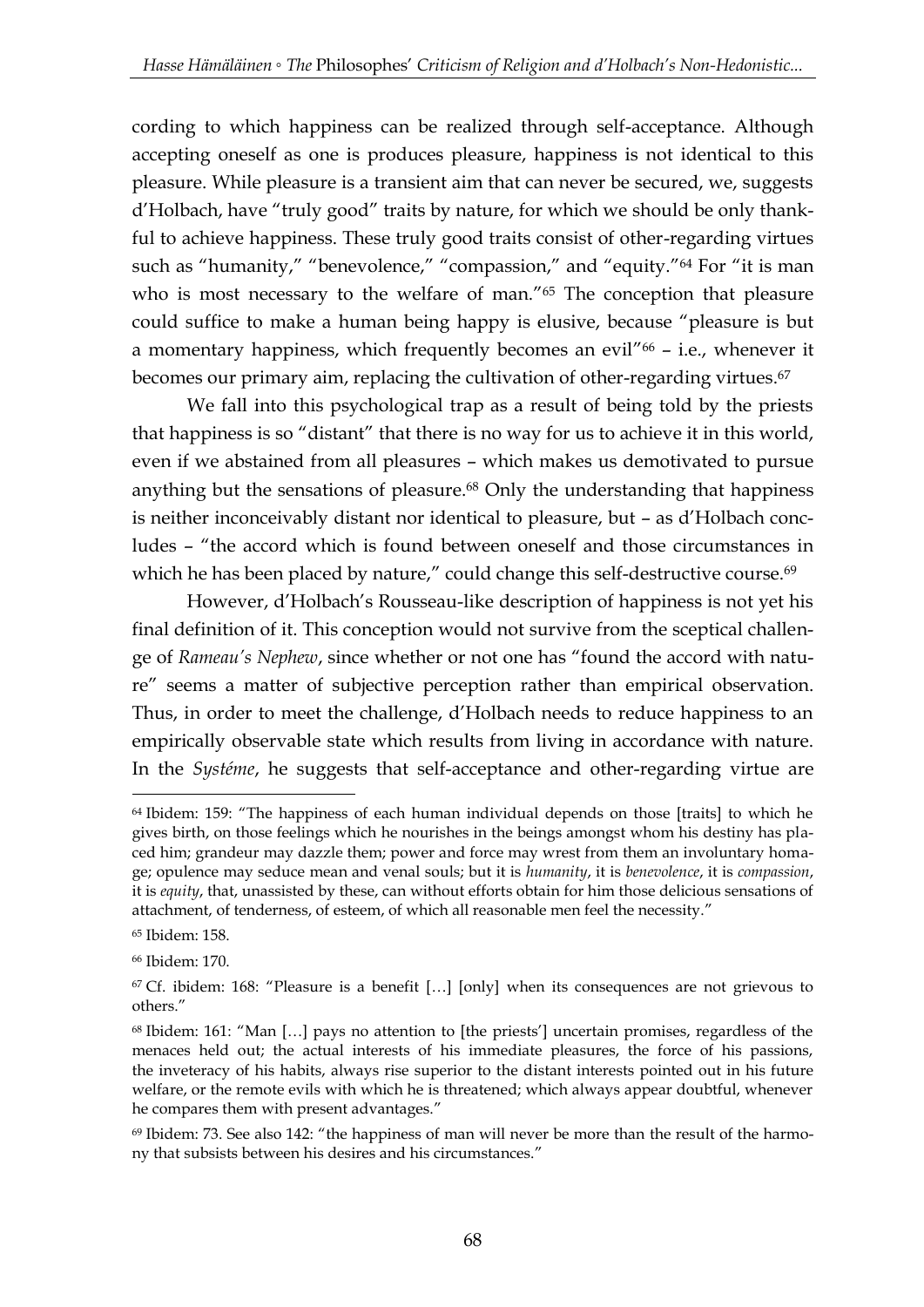conducive to a long life, while the pursuit of pleasures often shortens one's life: "be happy in that existence which is known to you; if you would preserve yourself, be temperate, moderate, and reasonable; if you seek to render your existence durable, do not be prodigal of pleasure."<sup>70</sup> This claim opens a possibility that happiness, realizable through self-acceptance and virtue, could be definable as self- -preservation – a definition that would be both empirically verifiable and not commit the baron to psychological hedonism.

Apart from dedicating sections in the first part of the *Systéme* to constructing a materialist conception of happiness, also in his later treatise, titled *Elements de la morale universelle*, d'Holbach focuses on the same topic. Incidentally, this treatise is also his last philosophical work. In the *Elements*, d'Holbach describes happiness as "the duration or the continuation of the pleasures and states that are favourable to man."<sup>71</sup> This may easily seem to be a definition along the psychologically hedonist lines, but a more careful reading reveals that apart from the continuation of pleasure, *also* the "favourable states," or other-regarding virtues, matter to happiness. Instead of being motivated by a prospect of pleasure, the otherregarding virtues are grounded in the "duty of humanity," by which the baron refers to our natural disposition to help other human beings.<sup>72</sup> Since we know from the *Systéme* that continuous pleasure is impossible to achieve and maintain, the other-regarding virtues must be *more* central to happiness than pleasure. D'Holbach confirms this by writing that those virtues "preserve a man, maintain him in a way of being that he loves and whose continuation he desires,"<sup>73</sup> and that "pleasure is good *only insofar as* it preserves man and maintains him in an orderly state."<sup>74</sup> By emphasising the centrality of the other-regarding virtue to happiness

 $\frac{70}{10}$  Ibidem: 183. Cf. 166: "[p] leasures are nothing for the man who is incapable of feeling them; they become real evils when they are too freely indulged, when they are destructive to his health when they derange the economy of his machine—when they entail diseases on himself and on his posterity—when they make him neglect his duties—when they render him despicable in the eyes of others."

<sup>71</sup> D'Holbach (2006): a. 25. Cf. a. 35: "[Happiness involves] feeling a great number of varied pleasures, which have only the force and the duration needed to not tire us or trouble the order within us or to change itself into pain."

<sup>72</sup> Ibidem. "Q: Must we love all men? A: Yes. That is, the human race's interest demands that we be in a habitual disposition to do good, or to be useful to every being of our kind when we have the power to do so. Q: What do you call this disposition? A: I call it humanity: it is the source of all social virtues. Q: Is humanity a duty? A: Yes. It is necessary for the support of our species, and every man who is part of it has an interest in it."

<sup>73</sup> Ibidem: a. 27: "I call favourable all that contributes to preserving man, to maintaining him in a way of being that he loves and whose continuation he desires. In a word, what makes him happy or procures happiness for him."

<sup>74</sup> Ibidem: a. 30. Italics mine – H.H.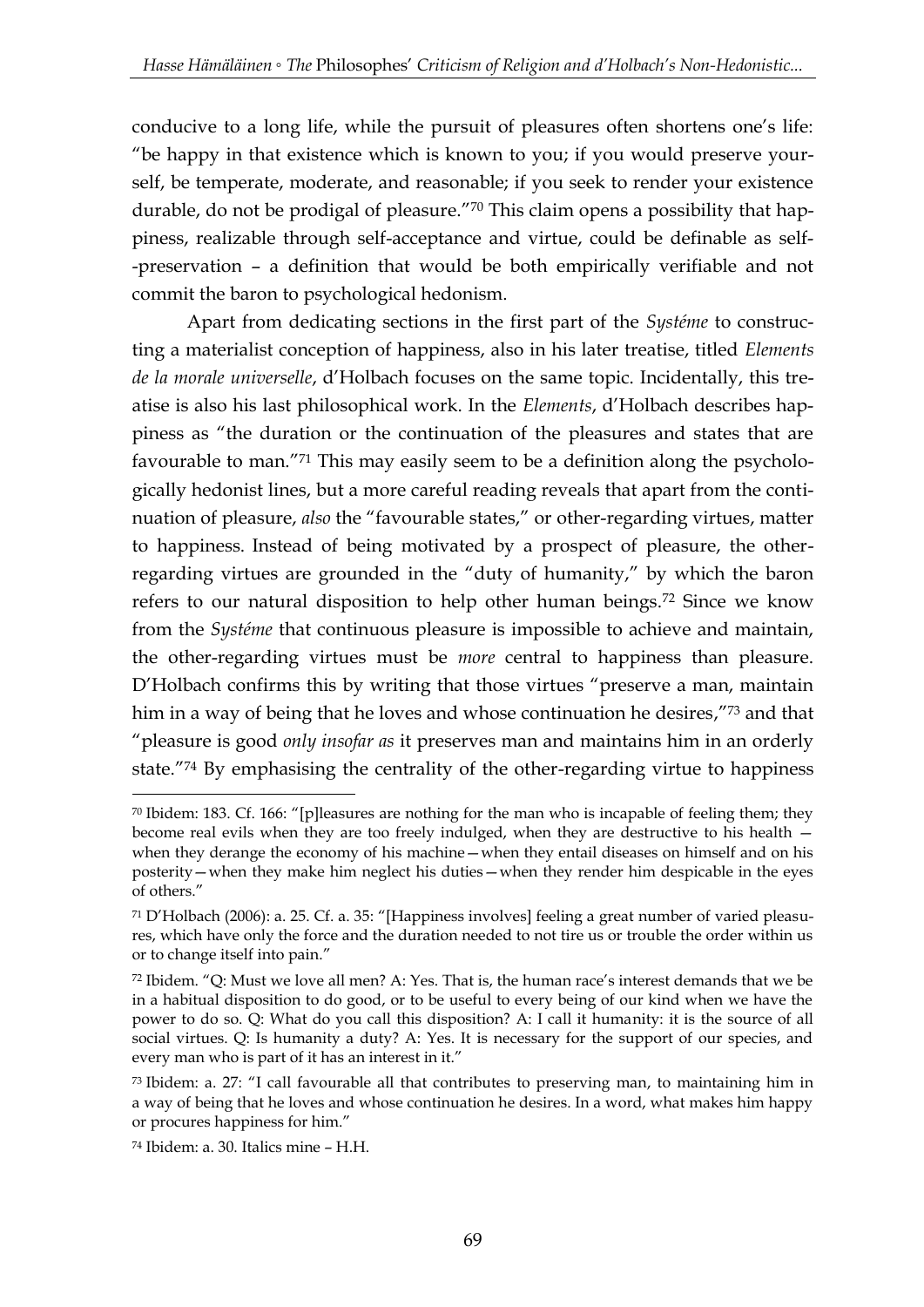on account of their favourable contribution to one's self-preservation, and by making the value of both virtue and pleasure conditional upon this contribution, d'Holbach implies that happiness consists essentially in self-preservation.

The observable fear that people feel when facing a sudden danger, the effort that many put in prolonging their lives, and even the fact that the human population on earth is on the trajectory of growth, can provide the needed empirical evidence for showing that, as a species, we prefer self-preservation over self-destruction. Therefore, provided that baron d'Holbach regarded happiness as self-preservation, as his claims imply, his conclusions about the nature of virtue and happiness could be in principle compatible with his materialism and also respond to the sceptical challenge presented in *Rameu's Nephew*. But the identification of happiness with self-preservation would not yet clear the baron from the charges of unoriginality, because this idea is indebted to the thought of Spinoza. I attempt to show, however, that the use that the baron made of this conclusion in his struggle against religion constitutes an original philosophical move.

Possibly, since "Spinozism" had such notorious reputation among the general public in the 18th century, d'Holbach remained rather silent about his acquaintance with Spinoza. However, also Spinoza maintained that our essential pursuit (*conatus*) is that of self-preservation.<sup>75</sup> And just as d'Holbach claimed that virtues that contribute to self-preservation are pleasant – although vices can be *more* pleasant – so Spinoza stated that activities helping mind to achieve "greater perfection" produce pleasure, though pleasure lacks any intrinsic value.<sup>76</sup> But while Spinoza considered religious teaching helpful to the rulers who want to keep ignorant people in check, and bring stability to the state,  $\frac{7}{7}$  d'Holbach diagnosed it as keeping people ignorant of reality. Instead of helping us to understand the human nature, religion teaches us to fear such understanding.<sup>78</sup>

<sup>75</sup> Spinoza (1883), part 3, proposition 7: "[t]he endeavour [*conatus*], wherewith every thing endeavours to persist in its own being, is nothing else but the actual essence of the thing in question."

<sup>76</sup> Ibidem: proposition 11, note: "pleasure is that passion in which the mind passes to greater perfection." Cf. Spinoza (1955): 11, which claims that pleasures are "obstacles" to happiness insofar as they are "sought for their own sakes […] but if they are sought as means [i.e. to knowledge and self-preservation], they are no obstacles at all."

<sup>77</sup> See Spinoza (2007): 245: "Everyone knows how much influence right and authority in sacred matters have with the common people and how much everyone listens to someone who possesses such authority. I may say that whoever has this power has the greatest control over the people's minds." However, as e.g. Yovel (1989): 12–13 remarks, Spinoza did not recommend that people be taught traditional religion, but rational thinking under the guise of religion – which would lend authority to the teachers of rational thinking in the minds of common people.

<sup>78</sup> See d'Holbach (1900): §11: "He, who from infancy has habituated himself to tremble when he hears pronounced certain words, requires those words and needs to tremble. He is therefore more disposed to listen to one, who entertains him in his fears, than to one, who dissuades him from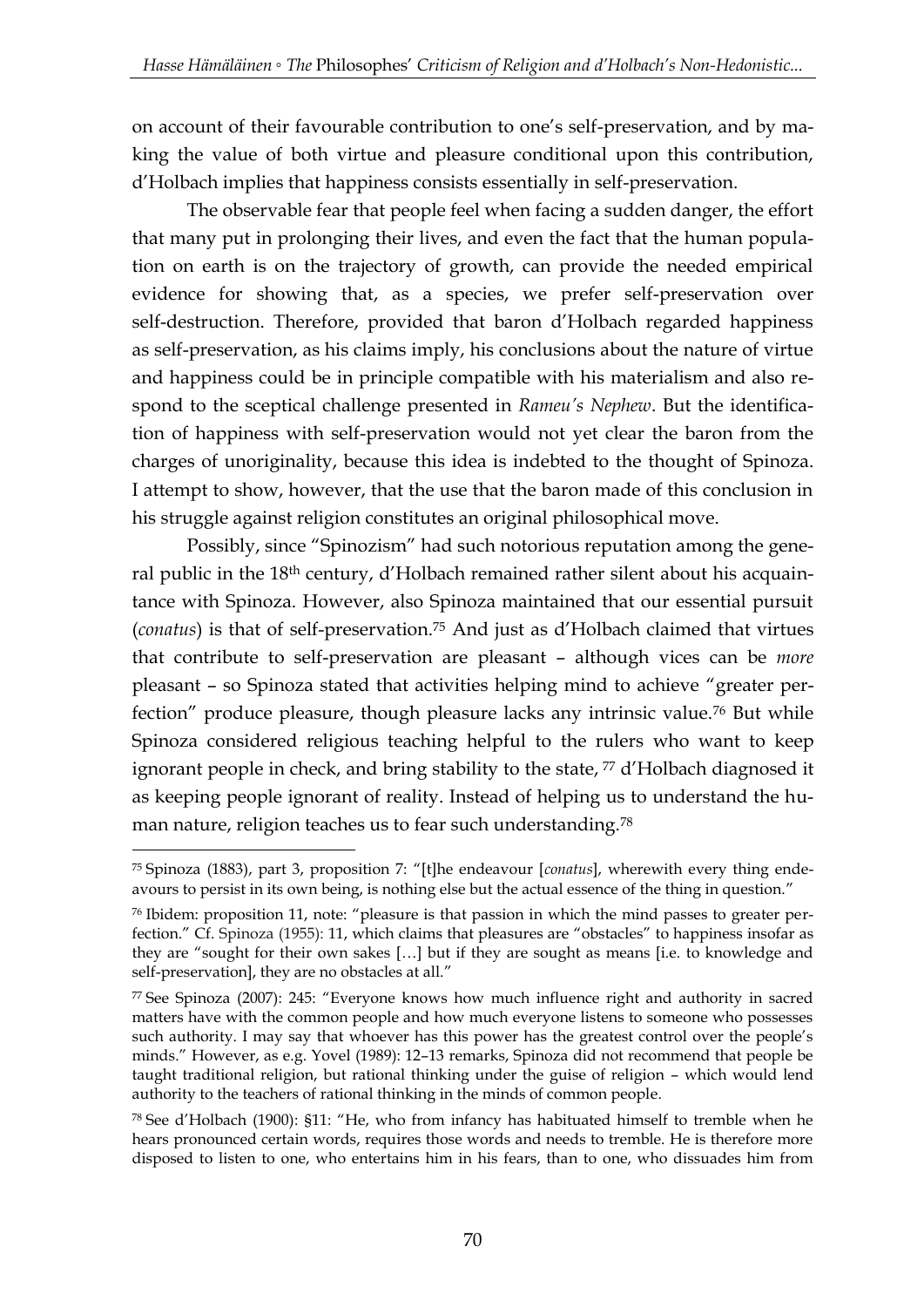According to d'Holbach, the reason why so many people are religious is that religion promises eternal life to obedient believers. Thus, it appeals to the desire that constitutes our essence, the fulfilling of which our happiness consists in. However, the religious doctrines that priests ask us to observe in order to manifest our obedience were, according to d'Holbach, devised only to manipulate our minds – to make us believe that the eternal bliss in heaven is reserved only for those who obey the priests, and eternal damnation for those that question their authority – so that we would be easily manageable subjects for rulers, whose interests the priests work to advance.<sup>79</sup>

Ignorance upheld by religion is harmful for people, because contrary to the promises of the priests, religious observance *cannot* satisfy the desire of happiness – unlike a virtuous concern for others, which presupposes the knowledge of human nature. According to d'Holbach, there is no eternal life in heaven; the best we can hope for is to flourish on earth. If the promise of the religion *really* satisfied our desire of happiness, the baron argued, religious people would not fear physical death. However, even the most religious people are, d'Holbach observed, afraid of death, which shows that their religion has failed to give them happiness.<sup>80</sup> But if we understood that happiness is reachable by human effort – the kind of understanding that the religion wants to prevent us from acquiring – that being helpful to others, which is also pleasant, and shunning the painful and solitary religious "virtues" is the safest bet for preserving oneself over time (because by nature people tend to reciprocate the help they receive), the religion would lose its motivational force upon us. D'Holbach is convinced that, upon acquiring such understanding, we would perceive the self-interested character of the religious moral teaching which is based on vain hope and false dualism between pleasure and happiness. Since one's degree of understanding of the human nature thus condi-

them. The superstitious man wishes to fear; his imagination demands it; one might say, that he fears nothing so much, as to have nothing to fear. Men are imaginary invalids, whose weakness empirics are interested to encourage, in order to have sale for their drugs. They listen rather to the physician, who prescribes a variety of remedies, than to him, who recommends good regimen, and leaves nature to herself."

<sup>79</sup> E.g. ibidem: §15: "The object of the first legislators was to govern the people; and the easiest method to effect it was to terrify their minds, and to prevent the exercise of reason. They led them through winding bye-paths, lest they might perceive the designs of their guides; they forced them to fix their eyes in the air, for fear they should look at their feet; they amused them on the way with idle stories; in a word, they treated them as nurses do children, who sing lullabies, to put them to sleep, and scold, to make them quiet."

<sup>80</sup> See d'Holbach (2001a): 134: "Indeed the most religious men, notwithstanding the conviction they express of a blessed eternity, do not find these flattering hopes [of eternal happiness] sufficiently consoling to repress their fears and trembling when they think on the necessary dissolution of their bodies."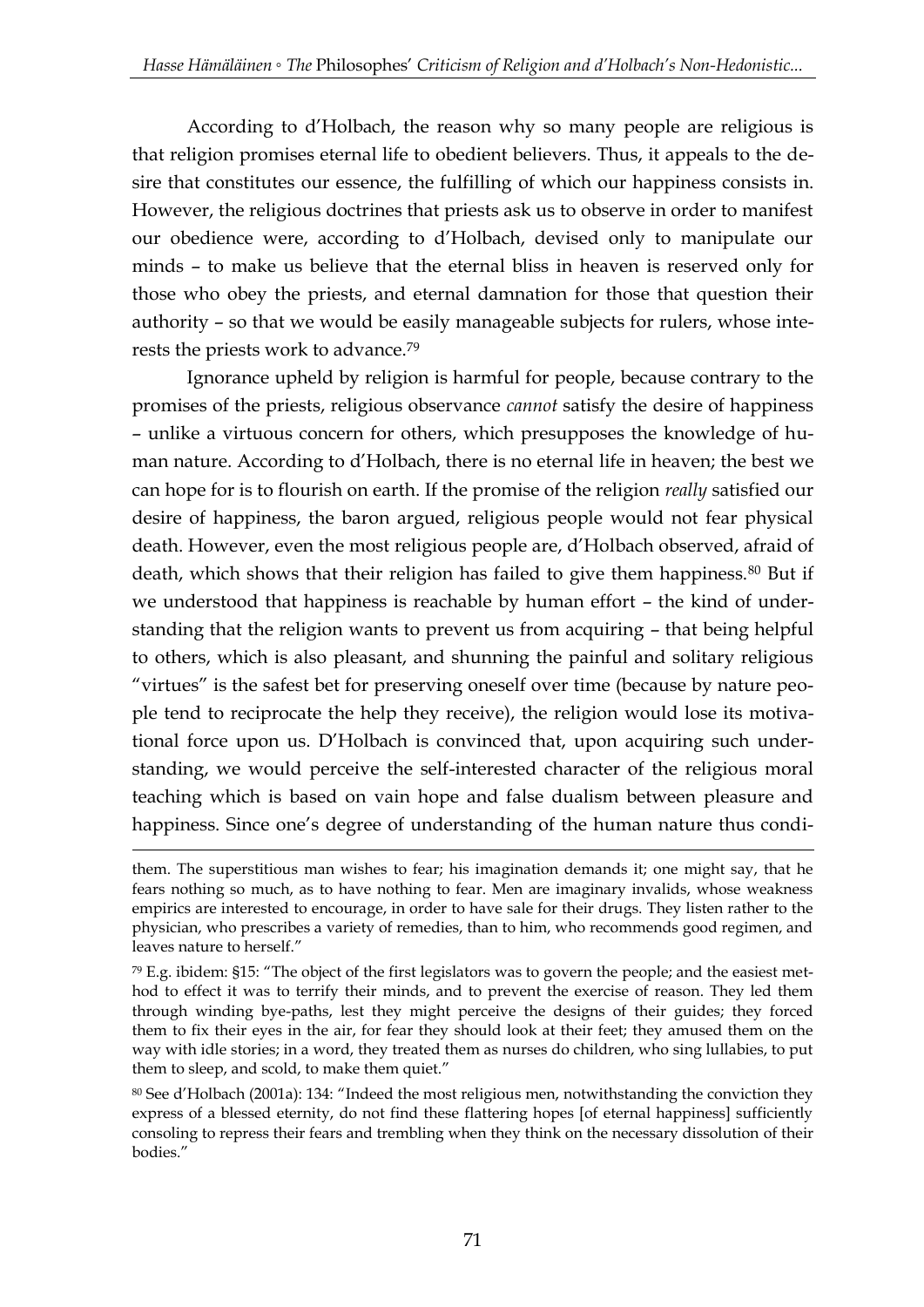tions one's moral motivation, d'Holbach considers it necessary for the moral progress of humankind that the religious teaching be replaced with enlightened education along the lines of the *Encyclopedie*. Near the end of the first part of the *Systéme,* the baron proclaims:

Man will ever mistake his true happiness as long as he neglects to study nature, to investigate her laws, to seek in her alone the remedies for those evils which are the consequence of his errors: he will be an enigma to himself, as long as he shall believe himself double; that he is moved by an inconceivable spiritual power, of the laws and nature of which he is ignorant.<sup>81</sup>

## **Conclusion**

In this article, my aim was to show that d'Holbach is a more interesting materialist critic of religious moral teaching than it is often thought, that he makes an original contribution which avoids certain problematic aspects of the arguments offered by his fellow materialist *philosophes*, Helvétius and Diderot. The common ground between them and d'Holbach was the view that happiness is the end of all human desire and that the religious moral teaching makes a mistake in presenting happiness as a purely transcendent aim. By emphasising that virtue requires sacrificing earthly pleasures, this teaching makes virtue into the antithesis of what is commonly perceived as a good life. All the three materialist *philosophes* were inspired by empiricist science in arguing that pleasure must be the central part of our happiness, but the arguments against the religious conception of happiness that they made on the basis of this commitment differed. Helvétius argued that traditional virtue is artificial, created to advance the interests of the priests at the cost of everyone else's interests, and only pleasure truly motivates us. However, this approach amounted to the rejection of the entire traditional conception of virtue in response to the inclusion of self-sacrificing behaviour among virtues by the priests. Thus, Diderot chose a different argumentative strategy. He wanted to show that a few exclusively religious virtues notwithstanding, pleasure and virtue are in fact compatible, even dependant on one another. For Diderot, true virtue boils down to helping others – not by praying, but by acting. He suggested that being good to others can produce pleasure that is inherently preferable to all other pleasures. However, Diderot also recognised that the preference of one pleasure over another is a personal experience that cannot be generalised on the basis of empirical observation. It seems, after all, that many vicious people are happy with

<u>.</u>

<sup>81</sup> Ibidem: 181.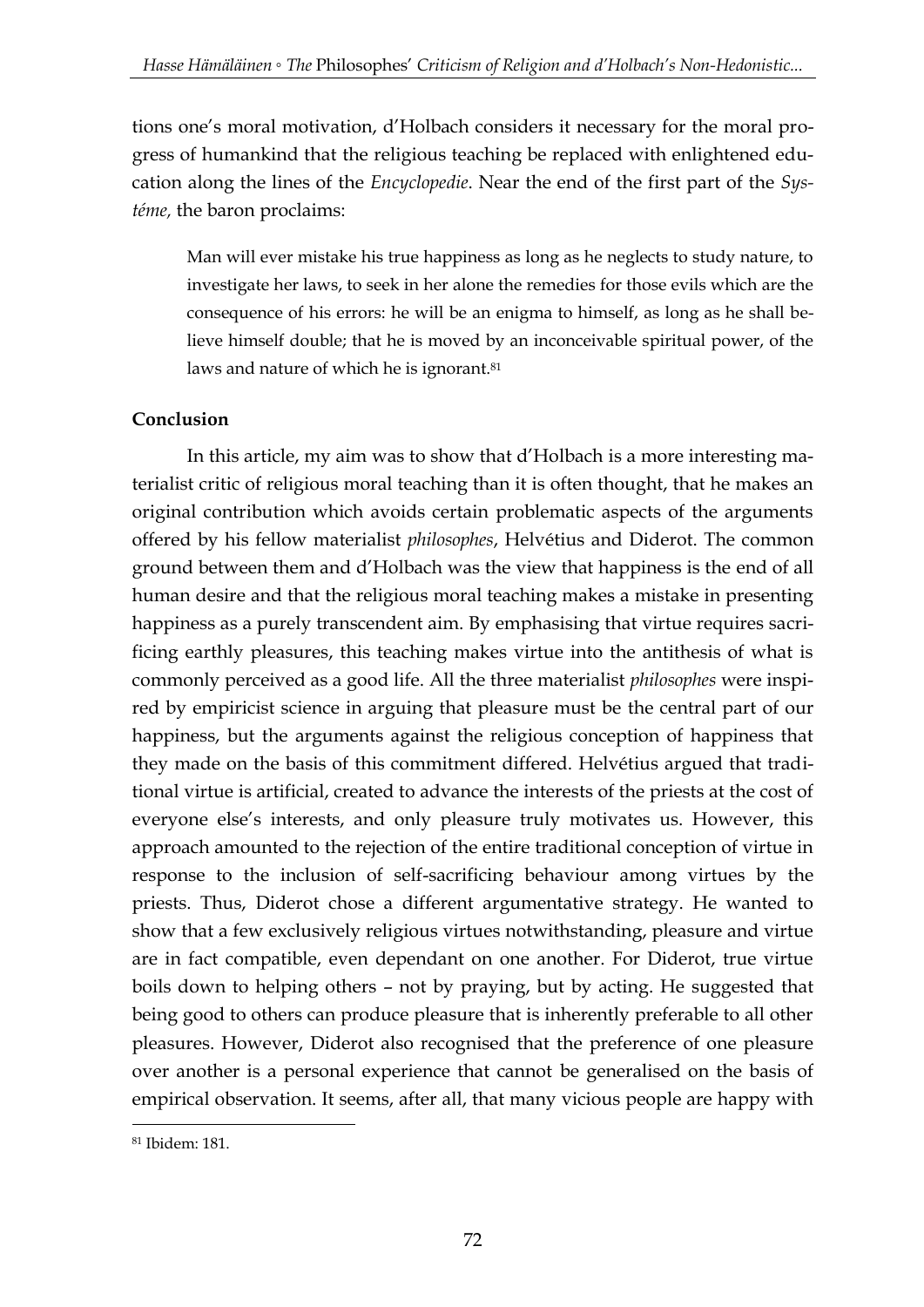their lives. Diderot did not further address this issue. However, d'Holbach was aware that a coherent materialist moral system, the building of which was his ambition, should be able to empirically justify the preferability of helping others to ignoring or harming them. To construct the needed justification, d'Holbach disconnected psychological hedonism from materialism. According to him, the preferability of virtue does not derive from the pleasure that it may produce, but from the fact that virtue is the safest bet for preserving oneself. As Spinoza posited, the desire of self-preservation is our most basic desire, and therefore d'Holbach deduced that satisfying it must be the essence of happiness. A vicious person can perhaps enjoy more than a virtuous person, but his existence is more precarious. This is a justifiable reason for a materialist to eschew psychological hedonism.<sup>82</sup>

### **References**

<u>.</u>

- Andrew E. (2016), "The Epicurean Stoicism of the French Enlightenment," [in:] J. Sellars. *The Routledge Handbook of Stoic Tradition*, Routledge, New York: 243–253.
- Anonymous (1765), "Plaisir (morale)," [in:] *Encyclopedie*, Vol. 12, D. Diderot, J.R. d'Alembert (eds.), trans. Robert H. Ketchum, URL http://hdl.handle.net/2027/spo.did2222.0000.826 [accessed 23.11.2016].
- Aristotle (1920), *Ethica Nicomachea*, I. Bywater (ed.), Oxford University Press, Oxford and New York.
- Bourdin J.-C. (1998), *Diderot et le matérialisme*, Presses universitaires de France, Paris.
- Burson J. D. (2010), "The Catholic Enlightenment in France from the Fin De Siècle Crisis of Consciousness to the Revolution, 1650–1789," [in:] *A Companion to The Catholic Enlightenment in Europe*, U.A. Lerner, M. Printy (eds.),Brill, Leiden: 63–126.
- Curran M. (2014), *Atheism, Religion and Enlightenment in Pre-revolutionary Europe*, The Boydell Press, Rochester (NY).
- Darling J. (1985), "Understanding and Religion in Rousseau's *Emile*," *British Journal of Education Studies* 33 (1): 20–34.
- Davidson A. (1986), "Denis Diderot and the Limits to Reason," *Diderot Studies* 22: 41–55.
- D'Holbach P.-H. Thiry (2001a), *The System of Nature*, Vol. I, trans. H. D. Robinson, Batoche Books, Kitchener.
- D'Holbach P.-H. Thiry (2001b), *The System of Nature*, Vol. II, trans. H. D. Robinson, Batoche Books, Kitchener.
- D'Holbach P.-H. Thiry (2006), *Elements of Universal Morality or Universal Catechism*, trans. Mitchell Abidor, URL = https://www.marxists.org/reference/archive/holbach/ 1765/catechism.htm [accessed 29.9.2016].

<sup>82</sup> This article has been written as a part of the research project, *The Enlightenment Ideas of the Freedom of Thought and Conscience, and Contemporary Secularism* at the Jagiellonian University in Kraków, funded by Polish National Science Centre, grant no. UMO-2014/15/D/HS1/02751.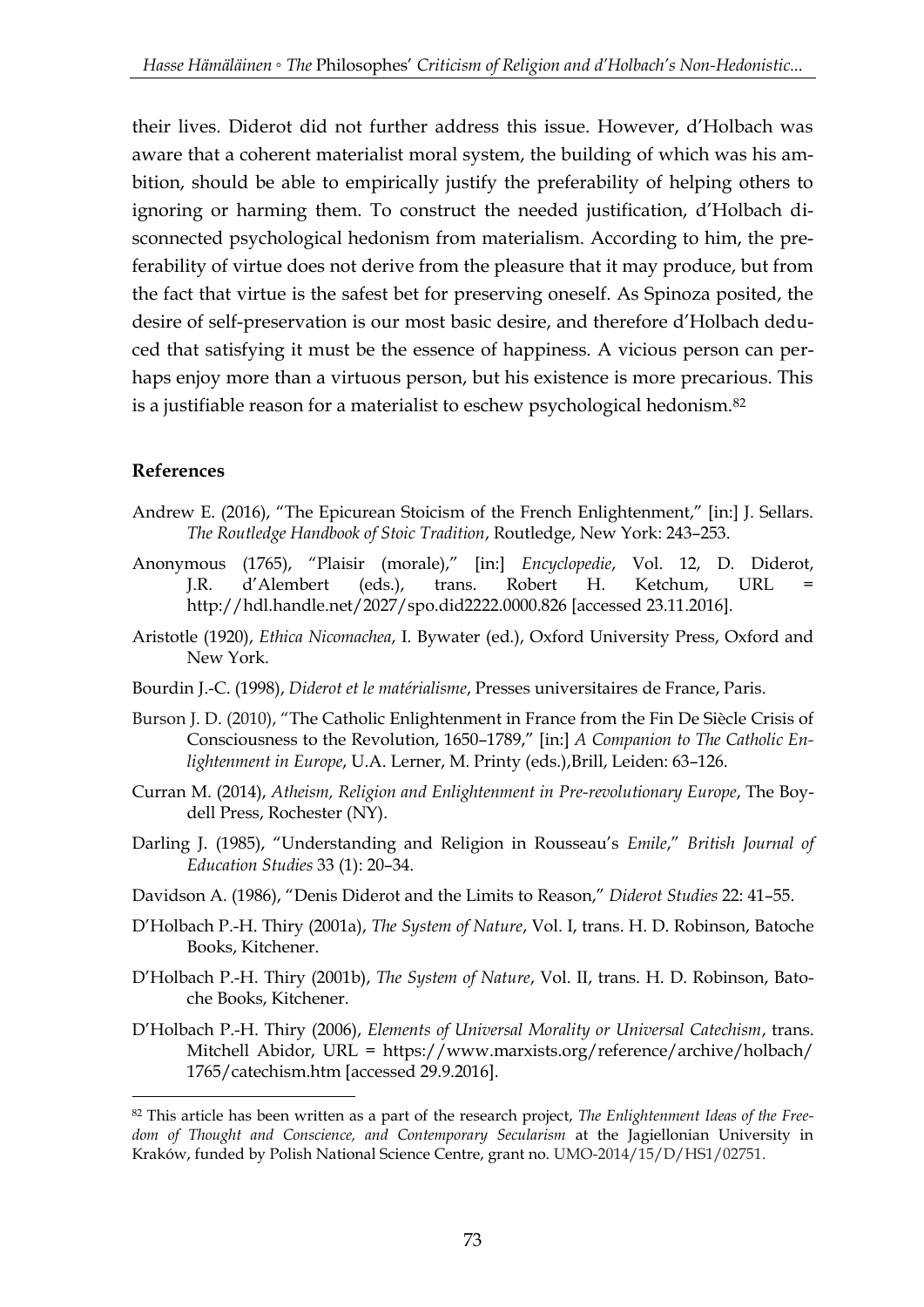- Diderot D. (1755), *Epicuréisme ou Epicurisme*, [in:] *Encyclopedie*, Vol. 5, D. Diderot, J.R. d'Alembert (eds.), Briasson, David, Le Breton & Durand, Paris.
- Diderot D. (2015), *Le Fils Naturel*, Gwenola, Ernest et Paul Fievre, Paris, URL = http://www.theatre-classique.fr/pages/pdf/diderot\_filsnaturel.pdf [accessed 29.9.2016].
- Diderot D. (2002), *Rameau's Nephew*, trans. I.C. Johnston, URL = http://tems.umn.edu/pdf/Diderot-RameausNephew.pdf [accessed 29.09.2016].
- Diderot D. (1994), *Réfutation d'Helvétius*, [in:] D. Diderot, *Oeuvres*, Vol. I, L. Versini (ed.), Bouquins, Paris.
- Diderot D. (1964), *Le Rêve de d'Alembert*, [in:] D. Diderot, *Oeuvres philosophiques*, P. Verniere (ed.), Garnier Frères, Paris.
- Diderot D. (2005), *Thoughts on Religion*, trans. Mitchell Abidor, URL = https://www.marxists.org/reference/archive/diderot/1770/religion.htm [accessed 29.9.2016].
- Gay P. (1969), *The Enlightenment: An Interpretation*, Vol. 2: *The Science of Freedom*, W.W. Norton, New York and London.
- Helvétius C.A. (1810a), *L'esprit or Essays on the Mind*, trans. Anon, Albion Press, London.
- Helvétius C.A. (1810b), *Treatise on Man*, trans. E. Hooper, Anon. Publisher, London.
- Hobbes T. (1651), *Leviathan*, Andrew Crooke, London.
- Kors A.C. (1976), *D'Holbach's Coterie: An Enlightenment in Paris*, Princeton University Press, Princeton.
- Kors A.C. (2016), *Epicureans and Atheists in France, 1650–1729*, Cambridge University Press, Cambridge.
- Lough J. (1938), "Helvétius and d'Holbach," *The Modern Language Review* 33 (3): 360–384.
- Lucretius (2008), *De rerum natura*, W. E. Leonard, S.B. Smith (ed.), University of Wisconsin Press, Madison.
- Niebuhr R. (1996), *The Nature and Destiny of Man: A Christian Interpretation*, Vol 1: *Human Nature*, Westminster John Knox Press, London and Louisville.
- Mauzi R. (1979), *L'idée du bonheur dans la littérature et la pensée françaises au XVIIIe siècle*, Slatkine Reprints, Genève and Paris.
- Pausanias (1918), *The Description of Greece*, trans. W.H.S. Jones, H.A. Ormerod, Harvard University Press, Cambridge (MA).
- Plato (1997), *Complete Works*, J.M. Cooper (ed.), Hackett, Indianapolis.
- Rousseau J.-J. (1961), *Émile ou de l'éducation*, Garnier, Paris.
- Rousseau J.-J. (1969), *Lettres Morales*, [in:] *Oeuvres complètes*, Vol. 4, B. Gagnebin, M. Raymond (eds.), Gallimard, Paris.
- Rousseau J.-J. (1959), *Reveries*, [in:] J.J. Rousseau, *Oeuvres complètes*, Vol. 1, B. Gagnebin, M. Raymond (eds.), Gallimard, Paris.
- Schechter R. (2012), *Conceptions of Terror in the European Enlightenment*, [in:] *Facing the Fear: The History of an Emotion in Global Perspective*, M. Laffan, M. Weiss (eds.), Princeton University Press, Princeton: 31–53.